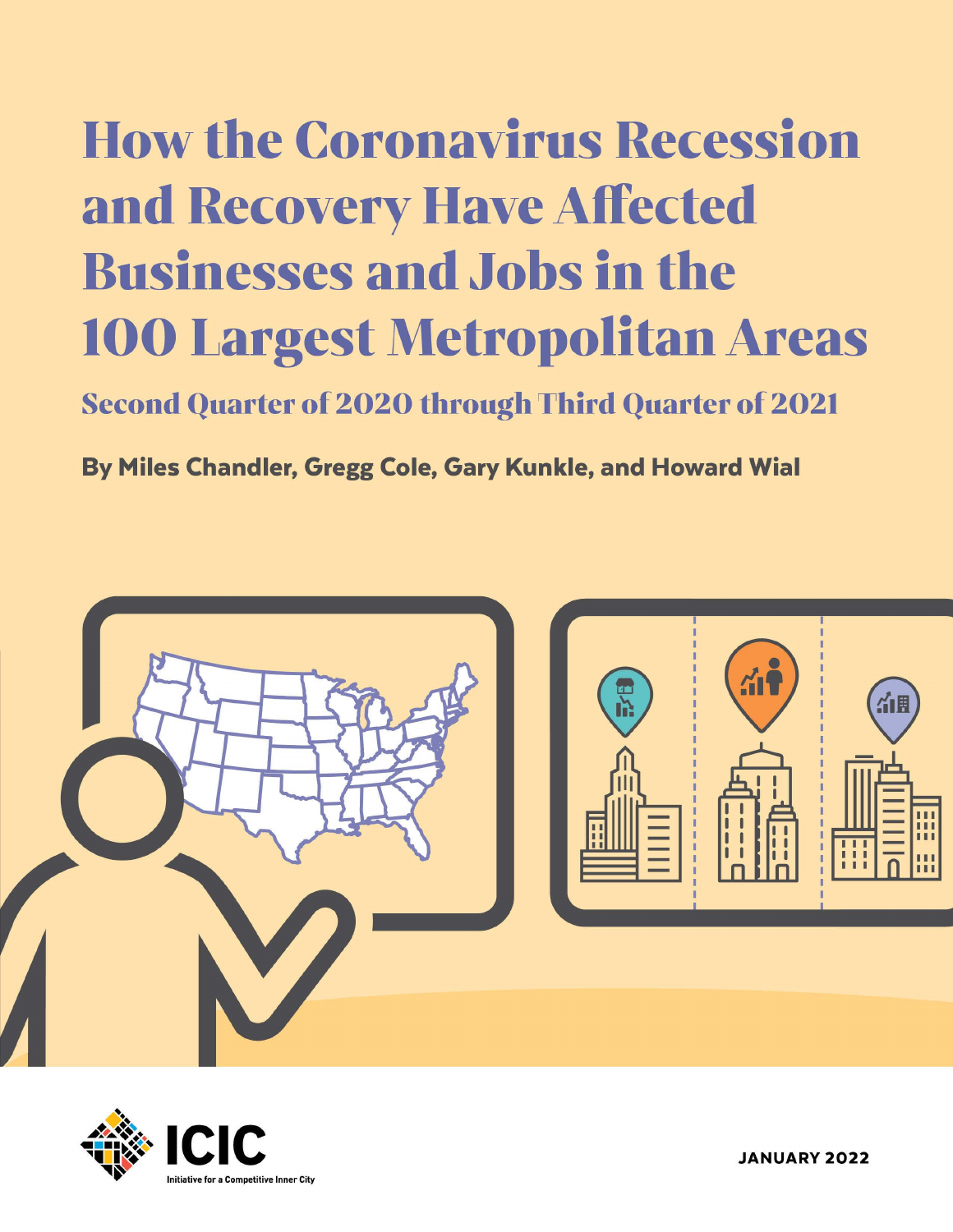Howard Wial is Senior Vice President and Director of Research at the Initiative for a Competitive Inner City, where Miles Chandler is a senior research analyst. Gary Kunkle is Senior Research Fellow at the Business Dynamics Research Consortium (BDRC) at the University of Wisconsin, where Gregg Cole is Director of Research and Technology.

### **Acknowledgments**

This work was funded by the Ewing Marion Kauffman Foundation. The contents of this publication are solely the responsibility of the Initiative for a Competitive Inner City.

The Business Dynamics Research Consortium: a project of the University of Wisconsin System, Institute for Business and Entrepreneurship, provided the Your-economy Time Series (YTS) data used for this report. Data Axle is the provider of the Licensed Database used to create the Your-economy Time Series (YTS). This research was authorized to use YTS through the Business Dynamics Research Consortium (BDRC) by the UW System's Institute for Business and Entrepreneurship.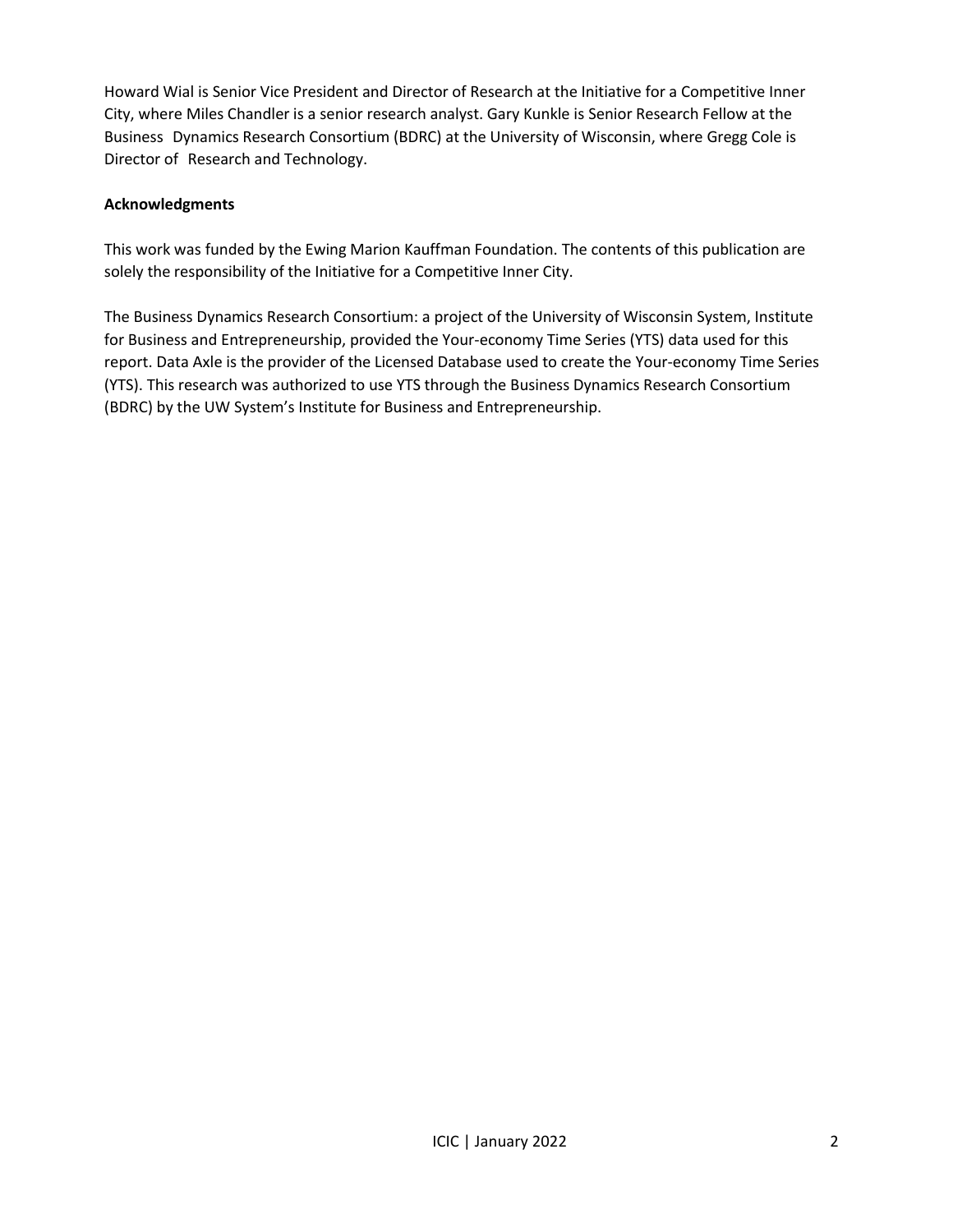#### **Summary**

This report summarizes our analysis of the most detailed and comprehensive information about what has happened to businesses and jobs in the nation's 100 largest metropolitan areas from the start of the coronavirus pandemic in the second quarter of 2020 through the third quarter of 2021. Our analysis of Your-economy Time Series data shows that:

- In the top 100 metro areas as a whole, both the number of businesses and the number of jobs continued to recover in the third quarter of 2021. In the third quarter, the number of jobs was 92 percent of its pre-crisis levels and the number of businesses was at 86 percent.
- Businesses of all sizes added jobs during the third quarter of 2021. However, the smallest businesses continued to suffer more than larger ones. In the third quarter, businesses with one to four employees had just 82 percent of the jobs they had at the start of the pandemic, while those with 100 or more employees had 97 percent.
- Asian- and Pacific Islander-, Black-, and Hispanic-/Latino-owned businesses gained jobs more rapidly than white-owned businesses during the third quarter of 2021. From the second quarter to the third quarter, the job growth rate was 3.7 percent for Black-owned businesses, 3.4 percent for Asian- and Pacific Islander-owned businesses, and 3.3 percent for Hispanic/Latino-owned businesses, while employment at white-owned businesses rose by only 2.2 percent.
- All the key industries within the top 100 metro areas gained jobs during the third quarter of 2021. Healthcare had the fastest job growth during the quarter, increasing from 94 percent of its precrisis employment level in the second quarter of the year to 96 percent in the third quarter. The accommodation and food services (including hotels, restaurants, and similar businesses) industry continued to suffer, recovering only to 87 percent of its employment in the third quarter of 2020 (up from 86 percent in the second quarter).
- [Under-resourced communities](https://icic.org/wp-content/uploads/2020/10/The-New-Face-of_Under-Resourced-Communities.pdf) (heavily populated urban and suburban areas of concentrated poverty and low income) continued to gain jobs in the third quarter of 2021. Employment in both under-resourced communities and other parts of their metropolitan areas was about 92 percent of its pre-crisis level.
- Among the top 100 metro areas, Baton Rouge, LA, had the fastest job growth rate (3.5 percent) from the second to the third quarter of 2021, while Colorado Springs, CO, had the slowest (a job loss of 5.6 percent). The under-resourced communities of Austin-Round Rock, TX, enjoyed the most rapid job growth rate (15 percent) among all under-resourced communities in the top 100 metro areas between those two quarters.
- The Metro Focus section of this report drills down more deeply into the Austin metro area. Austin's exceptional growth in the third quarter of 2021 was largely contributable to two large-scale investment projects in the information and manufacturing industries, both located in underresourced communities. This drove employment in Austin's largest businesses (those with 100 or more employees) higher than it was at the start of the pandemic. However, the metro area's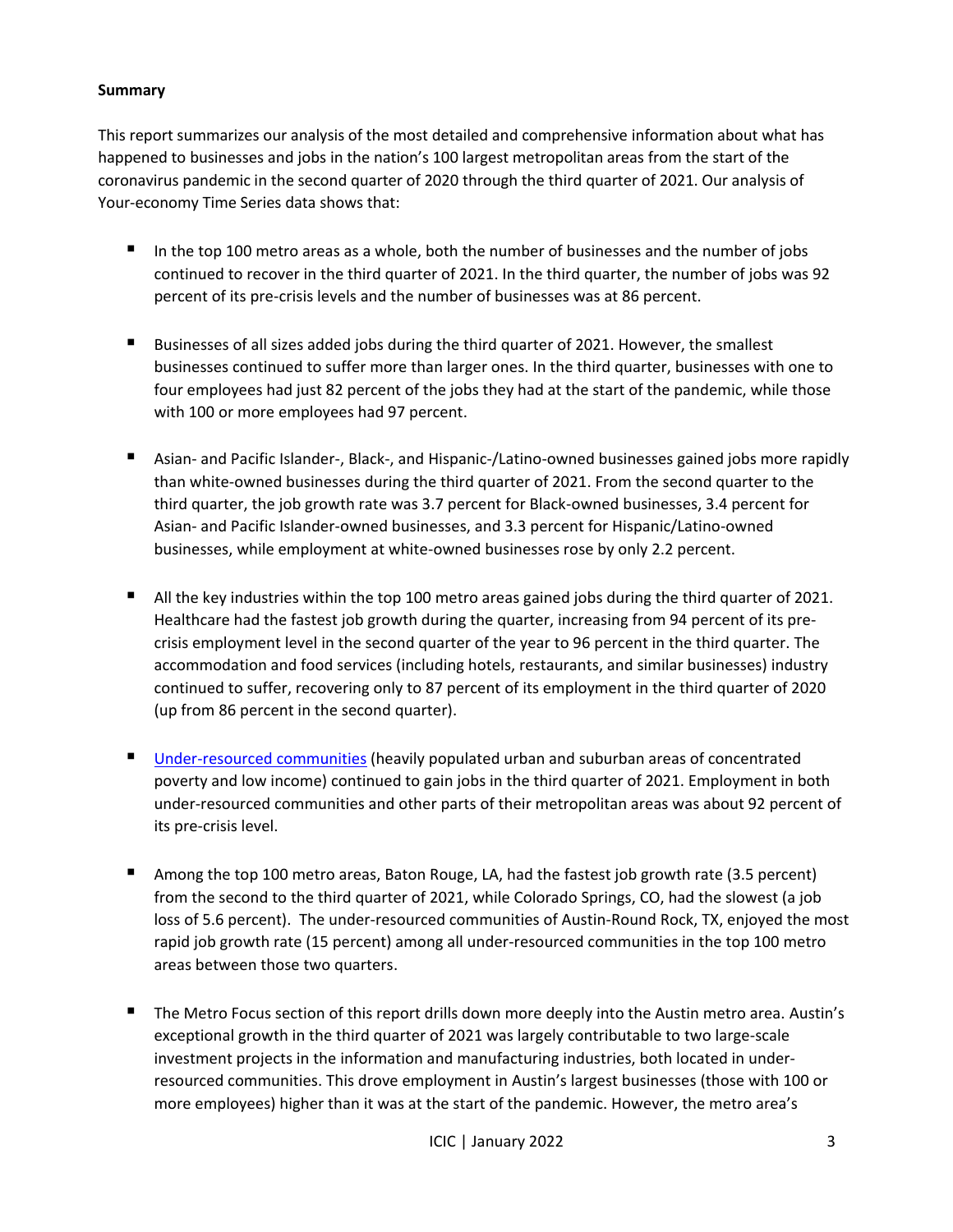smallest businesses (those with one to four employees) continued to suffer, recovering to only 82 percent of their pre-crisis employment level in the third quarter of last year.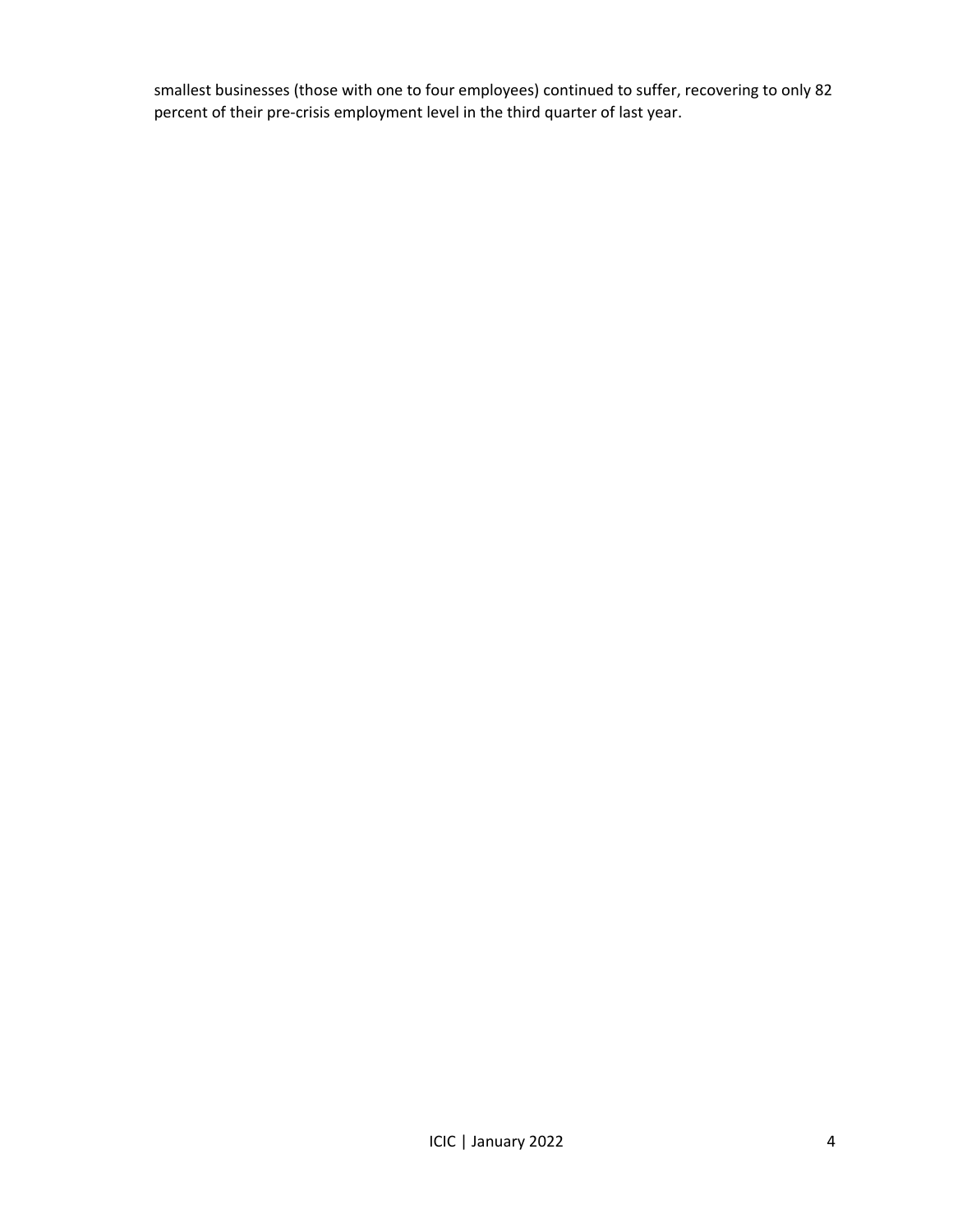#### **Introduction**

This report, the second of four quarterly reports, summarizes the key findings of our analysis of the most detailed and comprehensive information about what has happened to businesses and jobs in the nation's 100 largest metropolitan areas during the coronavirus recession and recovery. It tracks changes in the numbers of businesses<sup>1</sup> and jobs for metro areas as a whole. It also provides more specific detail on small, medium-sized, and large businesses; Black-owned and Hispanic- or Latino-owned businesses, under-resourced communities (heavily populated urban and suburban areas of concentrated poverty and low income) and non-under-resourced communities, and major industries.

A data [dashboard](http://youreconomy.org/topmetrorecoverytracker) accompanies the report. The dashboard provides detailed, customized information about each of the above business categories for each of the top 100 metros. If you are interested in what has happened to jobs or businesses in a specific business category within a specific metro area, please see the [dashboard.](http://youreconomy.org/topmetrorecoverytracker)

The report and dashboard will be useful tools for policymakers, small business assistance providers, community and economic development professionals, community foundations, researchers, and others who want to know how the recession and recovery have affected businesses and jobs in their metropolitan areas and how they can best target assistance to the businesses and locations that need it most.

Because changes in the number of businesses are generally very similar to changes in employment, the report emphasizes changes in employment and highlights changes in the number of businesses only where they differ notably from changes in employment. Detailed information about changes in the number of businesses is available on the [dashboard.](http://youreconomy.org/topmetrorecoverytracker) Because U.S. employment reached its peak in the second quarter of 2020, prior to the onset of the pandemic's economic impacts, we show employment and businesses in each quarter as a percent of their levels in that quarter.<sup>2</sup> For more information about our methodology, see the methodology section at the end of the report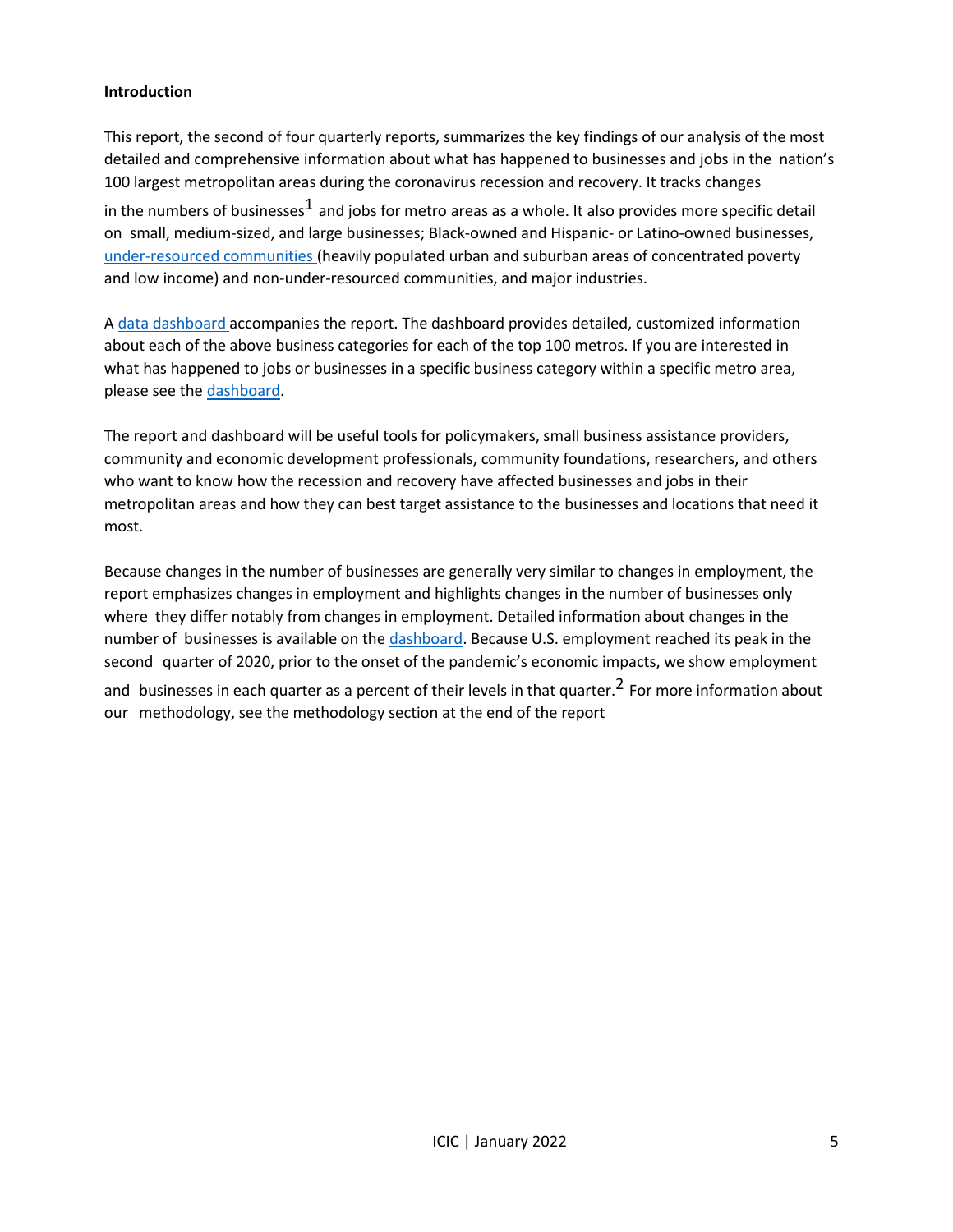#### **Top 100 Metros Overview: Strong Recovery of Both Businesses and Jobs**

In the top 100 metro areas, the numbers of jobs and businesses continued to recover during the third quarter of 2021. Since the beginning of the COVID-19 pandemic, the top 100 metro areas retained a larger share of their jobs than of their businesses. Between the second and third quarters of 2021, the numbers of jobs and businesses expanded at about the same rate. In the third quarter, the top 100 metros had 92 percent of their pre-crisis employment but only 86 percent of their businesses.

#### **Figure 1. Businesses and Employment in Top 100 Metros**

80% 85% 90% 95% 100% 105% Q2.20 Q3.20 Q4.20 Q1.21 Q2.21 Q3.21 Employment Businesses

Percent of businesses and employment in the second quarter of 2020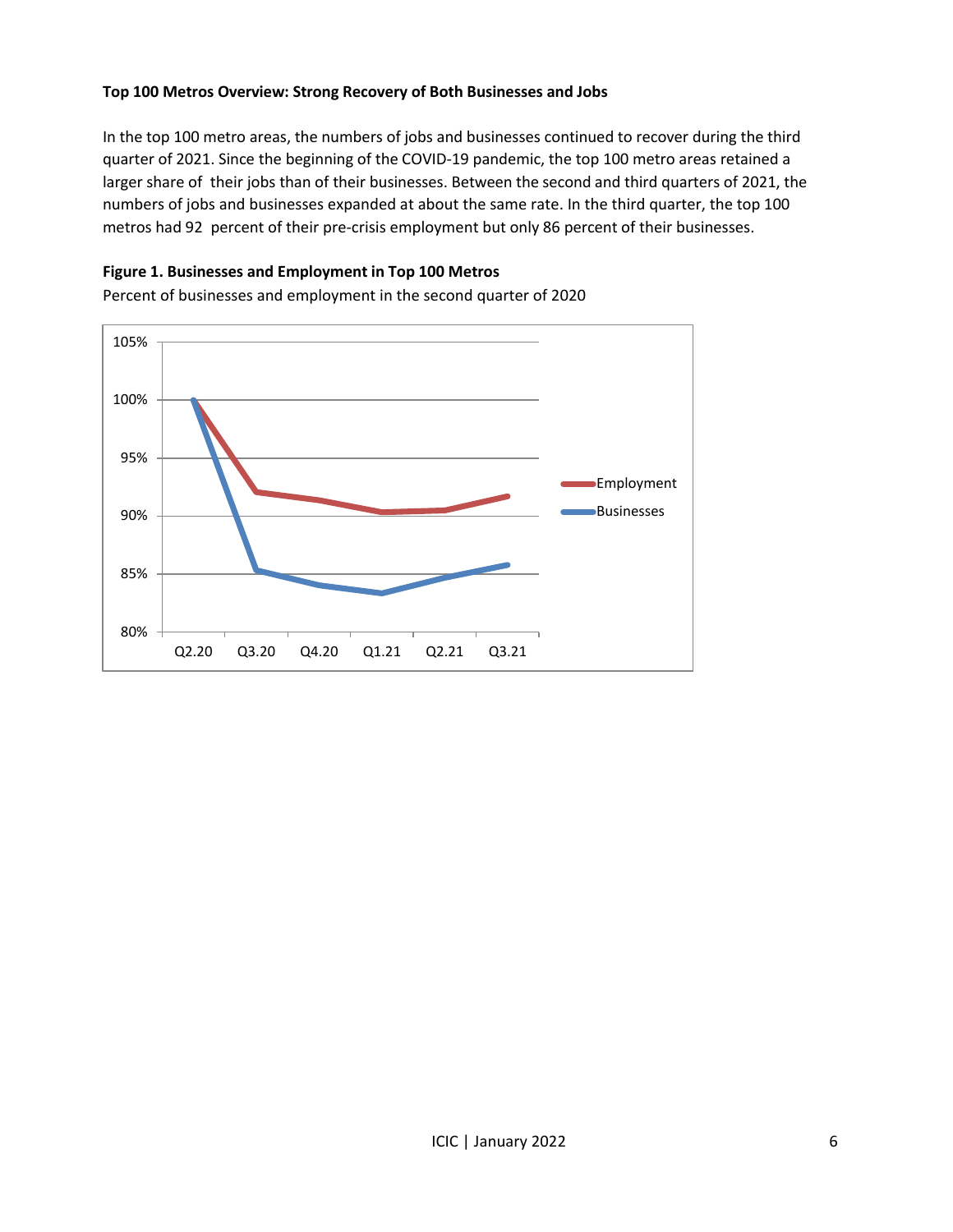# **Business Size: Employment Grew among Businesses of All Sizes but Recovery of Small Business Jobs Continued to Lag**

Between the second and third quarters of 2021, businesses of all sizes in the top 100 metros gained jobs. Businesses with 10-19 employees had the fastest job growth rate between the second and third quarters (2.5 percent) while those with five to nine employees has the slowest (0.3 percent).

Although the third quarter's job growth in businesses of all sizes represents a significant turnaround compared with previous quarters, much improvement is still needed for employment to reach pre-crisis levels, particularly among smaller businesses. In the third quarter, employment at businesses with one to four employees was only 82 percent of its level at the beginning of the pandemic, compared to 97 percent for businesses with 100 or more employees.



**Figure 2. Employment by Business Size in Top 100 Metros** Percent of employment in the second quarter of 2020

Additional information about job and business trends by business size in each metro area is available on the [dashboard.](http://youreconomy.org/topmetrorecoverytracker)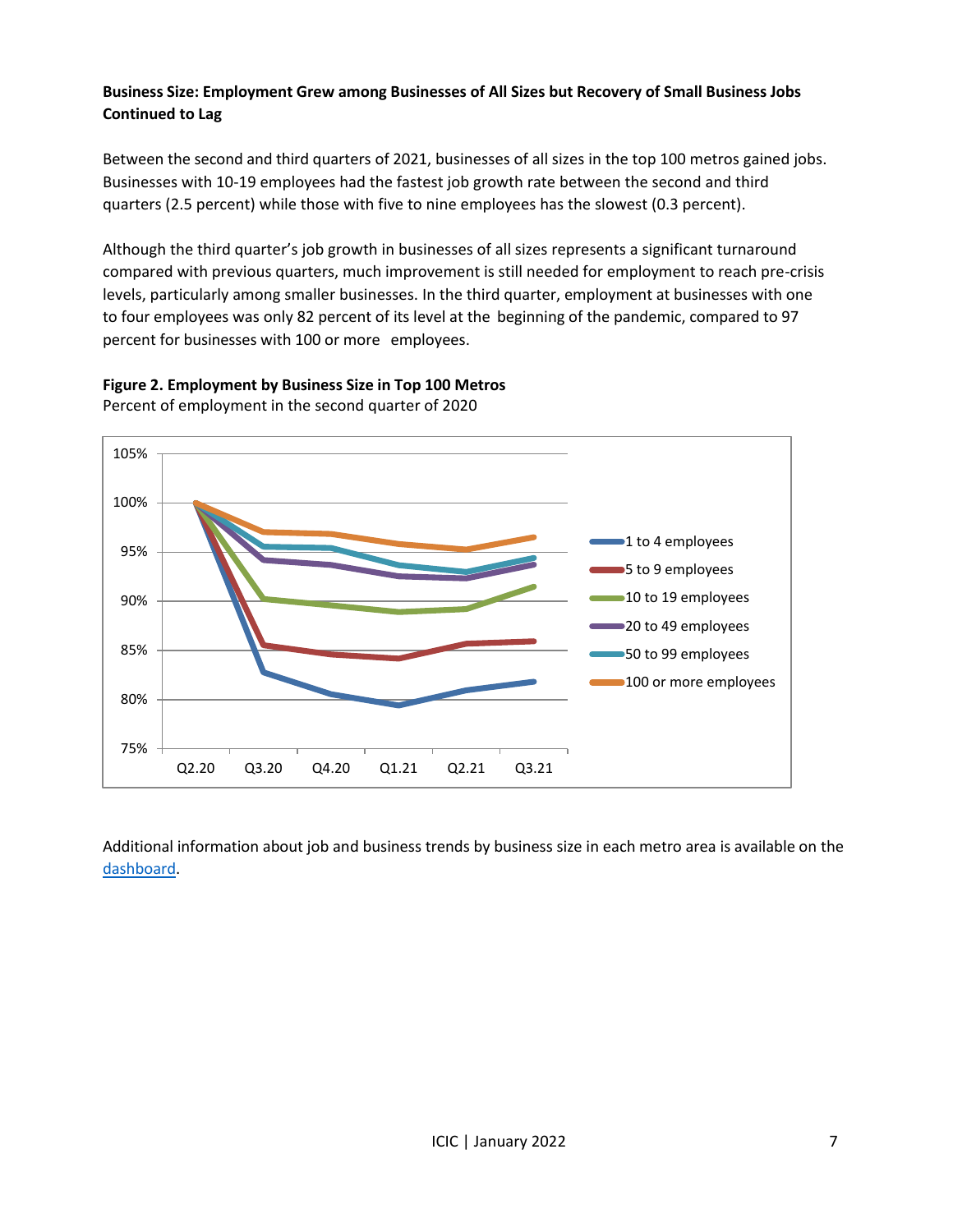# **Race and Ethnicity: Jobs Rebounded Faster in Asian- and Pacific Islander-, Black- and Hispanic/Latino-Owned Businesses than in White-Owned Businesses**

Asian- and Pacific Islander-, Black-, and Hispanic-/Latino-owned businesses gained jobs more rapidly than white-owned businesses during the third quarter of 2021. From the second quarter to the third quarter, the job growth rate was 3.7 percent for Black-owned businesses, 3.4 percent for Asian- and Pacific Islander-owned businesses, and 3.3 percent for Hispanic-/Latino-owned businesses, while employment at white-owned businesses rose by only 2.2 percent.





Information about job and business trends for businesses in each metro area by the business owner's race and ethnicity is available on the [dashboard.](https://youreconomy.org/topmetrorecoverytracker/)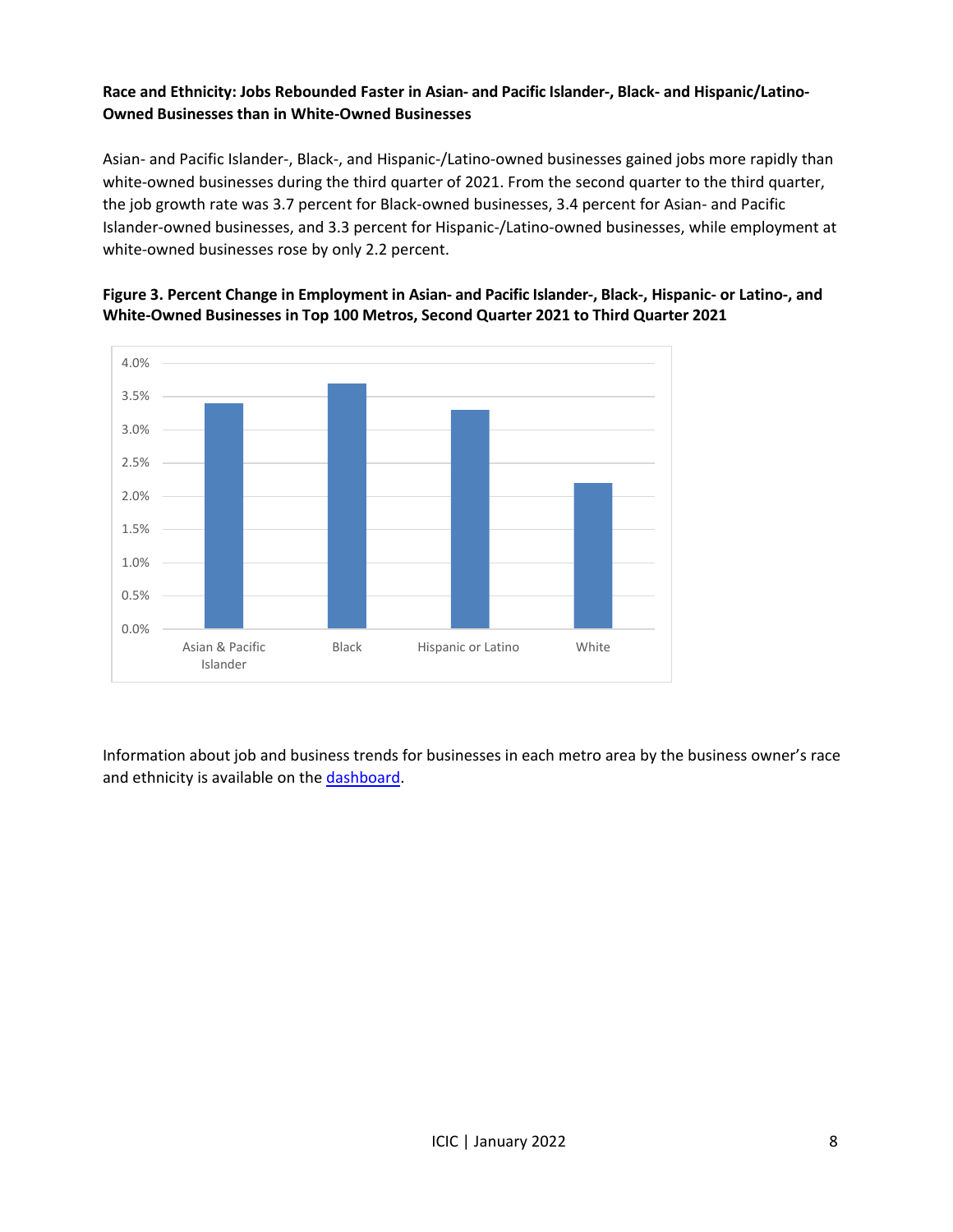#### **Industries: All Key Industries Gained Jobs but Accommodation and Food Services Continued to Lag**

Every industry enjoyed some employment recovery during from the second quarter to the third quarter of 2021, with the strongest growth (2.1 percent) in the healthcare industry. Throughout the crisis, the accommodation and food services industry, which includes hotels, restaurants, and similar businesses,<sup>3</sup> suffered most, with employment remaining depressed at 87 percent of its pre-crisis levels. The healthcare industry suffered least since the beginning of the pandemic, with employment rebounding to 96 percent of its pre-pandemic total in the second quarter of 2020.

#### **Figure 4. Employment in Selected Industries in Top 10 Metros**



Percent of employment in the second quarter of 2020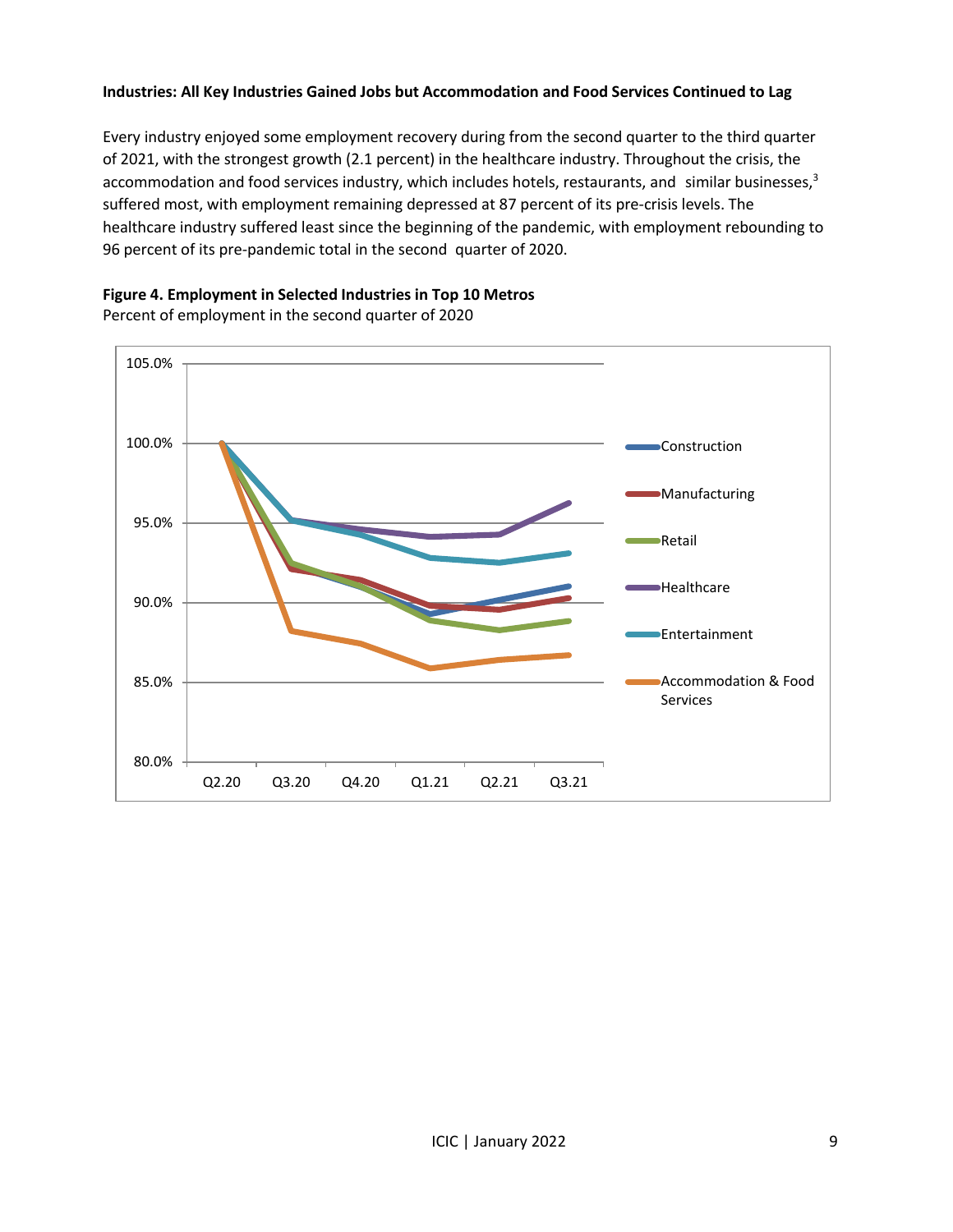# **Communities: Strong Jobs Recovery for Both Under-Resourced Communities and Other Parts of Their Metro Areas**

During the third quarter of 2021 both under-resourced communities (URCs) and other parts of their metro areas (OMAs) experienced strong upturns in employment for the first time since the beginning of the pandemic. From the third quarter of 2020 through the third quarter of 2021, URCs fared slightly better than OMAs. From the second quarter of 2021 to the third quarter of 2021, OMA's gained jobs slightly more quickly than URCs, with employment rising by 1.4 percent in OMAs (from 90 percent of its pre-crisis level in the second quarter to 92 percent in the third quarter) compared to 1.1 percent in URCs (from 91 percent of its pre-crisis level in the second quarter to 92 percent in the third quarter).

# **Figure 5. Employment in Under Resourced Communities (URC) Compared with Other Parts of Their Metro Areas (OMA) in Top 100 Metros**



Percent of employment in the second quarter of 2020

Additional information about job and business trends in under-resourced communities and other metro areas, for each metro area, is available on the [dashboard.](http://youreconomy.org/topmetrorecoverytracker)

For businesses, the recovery gap between URCs and OMAs was virtually nonexistent. Throughout the pandemic, the number of businesses in the third quarter of 2021 as a percentage of the number at the start of the pandemic differed by less than a percentage point between URCs and OMAs.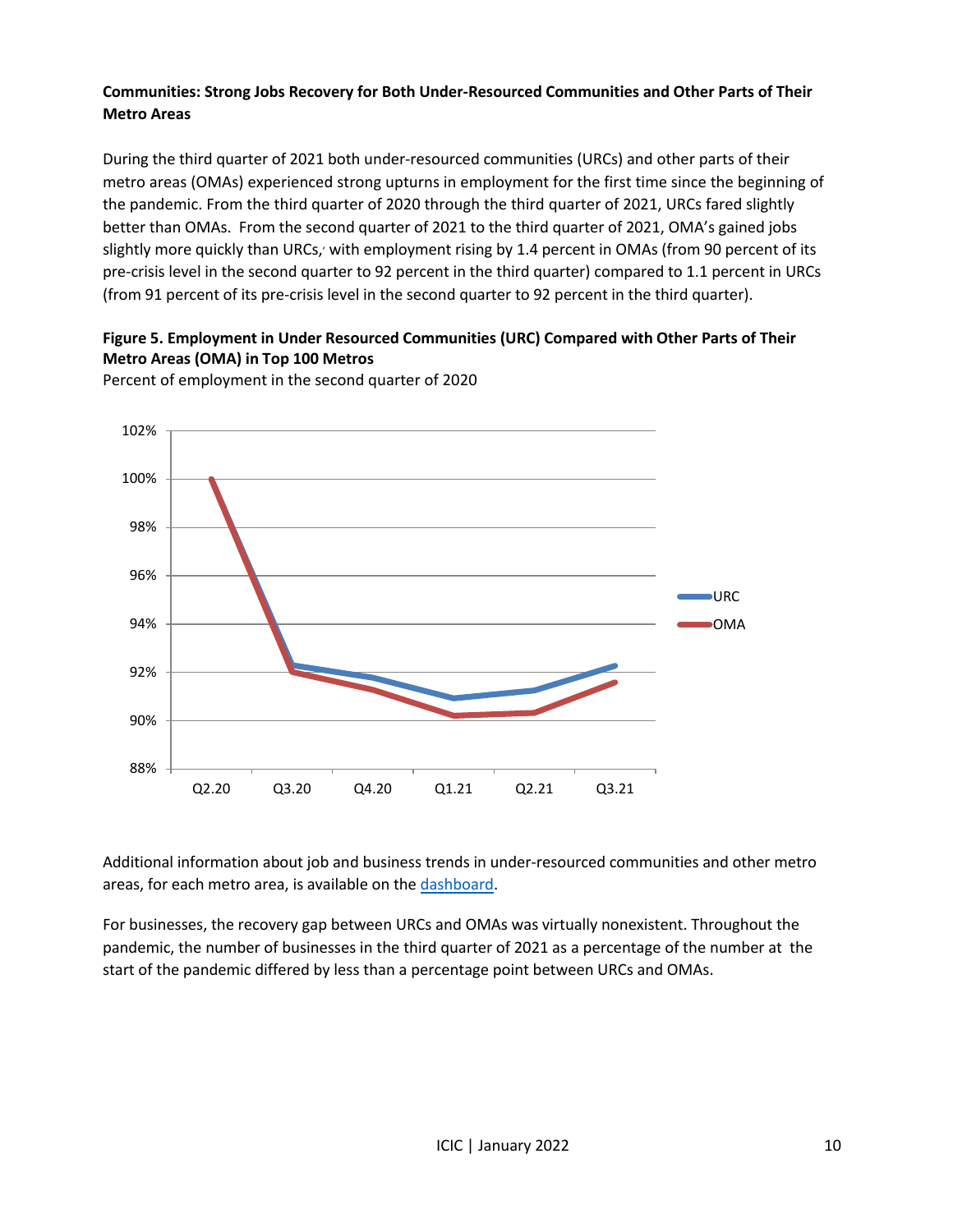#### **Top 100 Metro Rankings**

Although all of the top 100 metro areas gained jobs from the second to the third quarter of 2021, these gains differed greatly by metro area. Among the top 100 metro areas, Baton Rouge, LA, had the fastest job growth rate (3.5 percent) from the second to the third quarter of 2021, while Colorado Springs, CO, had the slowest (a job loss of 5.6 percent).

The following tables rank the top 100 metros by their percent change in employment from the second to the third quarter of 2021. These rankings are based on job changes for each metro area as a whole and, separately, for each metro area's under-resourced communities, small businesses with one to four employees, and Black- and Hispanic/Latino-owned businesses. Rankings based on percent changes allow for comparison across metros of various sizes and compositions. For comparative purposes, we divide the 100 metros into groups of 25 based on their percentage job recovery, with metro areas that gained jobs most rapidly between the second and third quarters of last year ranking in the top 25 and those that gained jobs most slowly ranking in the bottom 25.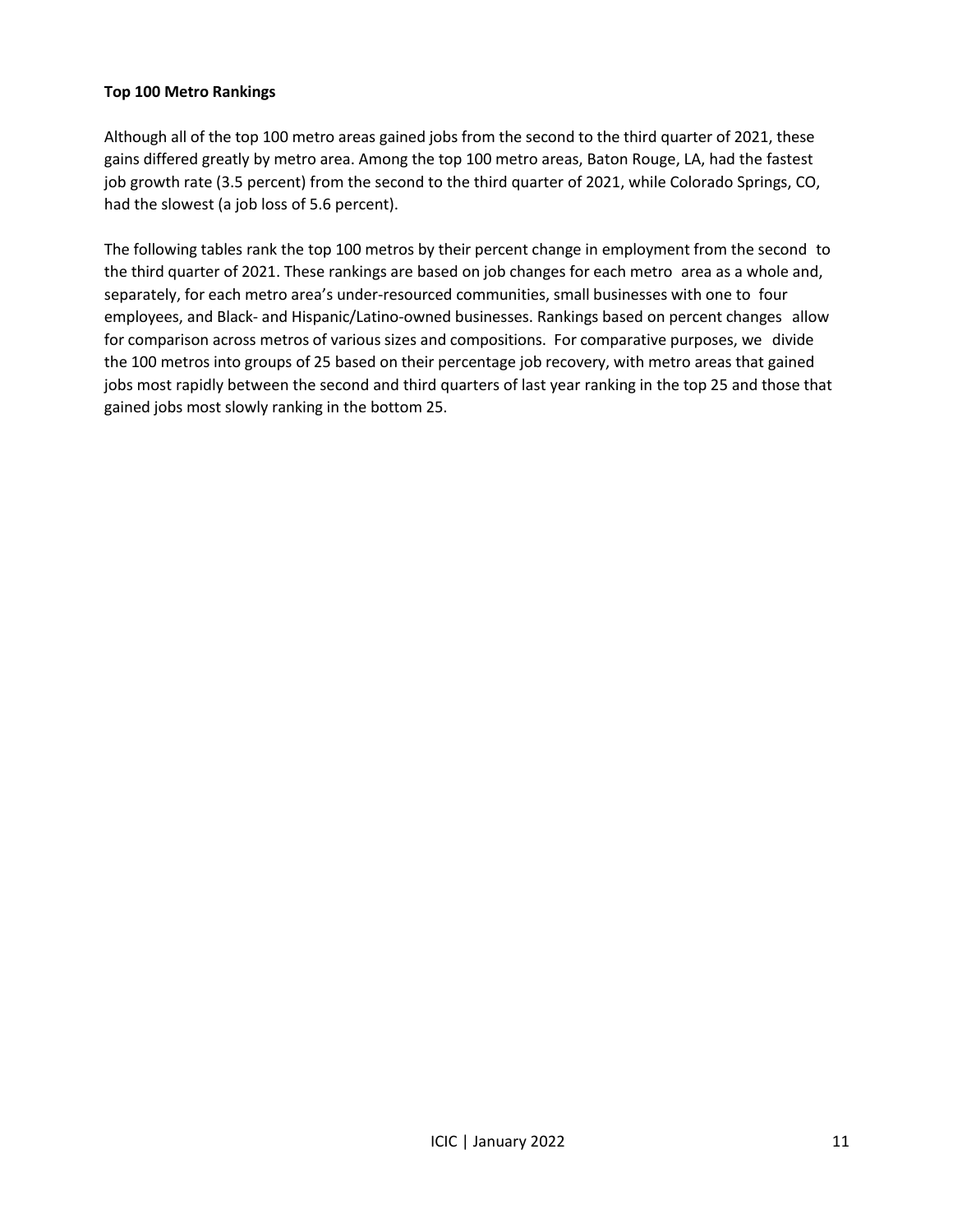# **Table 1. Total Metro Area Rankings on Employment Improvement, Second Quarter 2021 to Third**

### **Quarter 2021**

| Rank         | <b>Top 25</b>                                | Rank | 3rd 25                                         |
|--------------|----------------------------------------------|------|------------------------------------------------|
| $\mathbf{1}$ | Baton Rouge, LA                              | 51   | Birmingham-Hoover, AL                          |
| 2            | Pittsburgh, PA                               | 52   | Winston-Salem, NC                              |
| 3            | Austin-Round Rock, TX                        | 53   | Tucson, AZ                                     |
| 4            | Chicago-Naperville-Elgin, IL-IN-WI           | 54   | Philadelphia-Camden-Wilmington, PA-NJ-DE-MD    |
| 5            | Salt Lake City, UT                           | 55   | Wichita, KS                                    |
| 6            | Provo-Orem, UT                               | 56   | Louisville/Jefferson County, KY-IN             |
| 7            | Seattle-Tacoma-Bellevue, WA                  | 57   | Madison, WI                                    |
| 8            | Washington-Arlington-Alexandria, DC-VA-MD-WV | 58   | Columbus, OH                                   |
| 9            | Durham-Chapel Hill, NC                       | 59   | San Diego-Carlsbad, CA                         |
| 10           | New Haven-Milford, CT                        | 60   | New Orleans-Metairie, LA                       |
| 11           | McAllen-Edinburg-Mission, TX                 | 61   | Fresno, CA                                     |
| 12           | Urban Honolulu, HI                           | 62   | Allentown-Bethlehem-Easton, PA-NJ              |
| 13           | Oklahoma City, OK                            | 63   | Albany-Schenectady-Troy, NY                    |
| 14           | Des Moines-West Des Moines, IA               | 64   | Dayton, OH                                     |
| 15           | Buffalo-Cheektowaga-Niagara Falls, NY        | 65   | San Francisco-Oakland-Hayward, CA              |
| 16           | San Antonio-New Braunfels, TX                | 66   | Las Vegas-Henderson-Paradise, NV               |
| 17           | Boston-Cambridge-Newton, MA-NH               | 67   | Springfield, MA                                |
| 18           | Houston-The Woodlands-Sugar Land, TX         | 68   | Akron, OH                                      |
| 19           | Syracuse, NY                                 | 69   | Sacramento--Roseville--Arden-Arcade, CA        |
| 20           | Indianapolis-Carmel-Anderson, IN             | 70   | Albuquerque, NM                                |
| 21           | Oxnard-Thousand Oaks-Ventura, CA             | 71   | Tampa-St. Petersburg-Clearwater, FL            |
| 22           | Chattanooga, TN-GA                           | 72   | Stockton-Lodi, CA                              |
| 23           | Tulsa, OK                                    | 73   | Toledo, OH                                     |
| 24           | El Paso, TX                                  | 74   | Providence-Warwick, RI-MA                      |
| 25           | Atlanta-Sandy Springs-Roswell, GA            | 75   | Riverside-San Bernardino-Ontario, CA           |
|              | 2nd 25                                       |      | <b>Bottom 25</b>                               |
| 26           | Detroit-Warren-Dearborn, MI                  | 76   | Orlando-Kissimmee-Sanford, FL                  |
| 27           | Harrisburg-Carlisle, PA                      | 77   | Denver-Aurora-Lakewood, CO                     |
| 28           | Rochester, NY                                | 78   | Miami-Fort Lauderdale-West Palm Beach, FL      |
| 29           | Dallas-Fort Worth-Arlington, TX              | 79   | Greensboro-High Point, NC                      |
| 30           | Ogden-Clearfield, UT                         | 80   | Memphis, TN-MS-AR                              |
| 31           | Omaha-Council Bluffs, NE-IA                  | 81   | North Port-Sarasota-Bradenton, FL              |
| 32           | Worcester, MA-CT                             | 82   | Kansas City, MO-KS                             |
| 33           | Cincinnati, OH-KY-IN                         | 83   | Little Rock-North Little Rock-Conway, AR       |
| 34           | Los Angeles-Long Beach-Anaheim, CA           | 84   | Richmond, VA                                   |
| 35           | Portland-Vancouver-Hillsboro, OR-WA          | 85   | Scranton--Wilkes-Barre--Hazleton, PA           |
| 36           | Knoxville, TN                                | 86   | Cleveland-Elyria, OH                           |
| 37           | Hartford-West Hartford-East Hartford, CT     | 87   | Palm Bay-Melbourne-Titusville, FL              |
| 38           | Virginia Beach-Norfolk-Newport News, VA-NC   | 88   | Bakersfield, CA                                |
| 39           | Phoenix-Mesa-Scottsdale, AZ                  | 89   | Spokane-Spokane Valley, WA                     |
| 40           | Baltimore-Columbia-Towson, MD                | 90   | Nashville-Davidson--Murfreesboro--Franklin, TN |
| 41           | Minneapolis-St. Paul-Bloomington, MN-WI      | 91   | Cape Coral-Fort Myers, FL                      |
| 42           | St. Louis, MO-IL                             | 92   | Lakeland-Winter Haven, FL                      |
| 43           | Boise City, ID                               | 93   | Jackson, MS                                    |
| 44           | Augusta-Richmond County, GA                  | 94   | Deltona-Daytona Beach-Ormond Beach, FL         |
| 45           | Charlotte-Concord-Gastonia, NC-SC            | 95   | Charleston-North Charleston, SC                |
| 46           | Bridgeport-Stamford-Norwalk, CT              | 96   | Jacksonville, FL                               |
| 47           | San Jose-Sunnyvale-Santa Clara, CA           | 97   | Columbia, SC                                   |
| 48           | Raleigh, NC                                  | 98   | Greenville-Anderson-Mauldin, SC                |
| 49           | Milwaukee-Waukesha-West Allis, WI            | 99   | <b>Grand Rapids-Wyoming, MI</b>                |
| 50           | New York-Newark-Jersey City, NY-NJ-PA        | 100  | Colorado Springs, CO                           |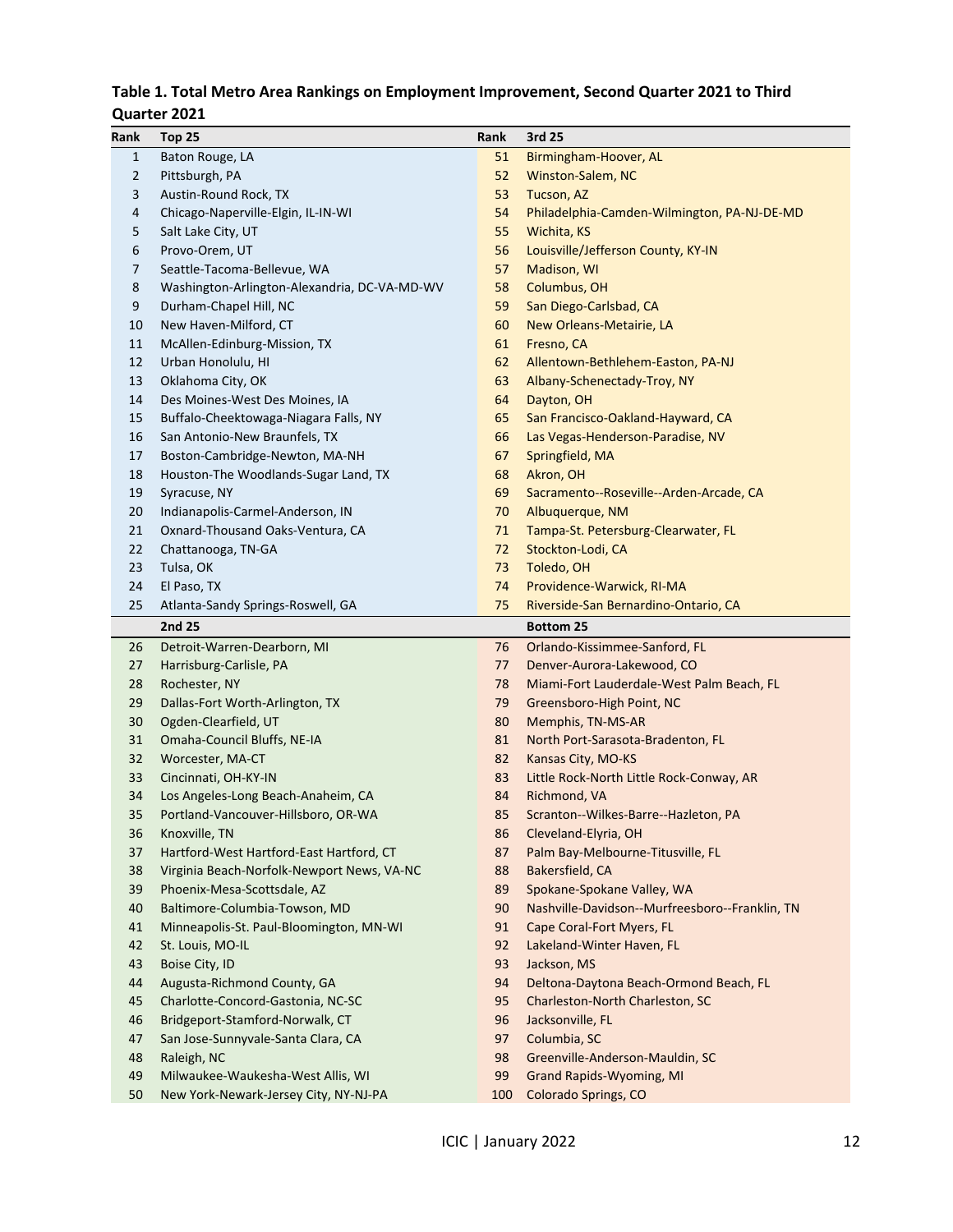| Rank | Top 25                                         | Rank | 3rd 25                                     |
|------|------------------------------------------------|------|--------------------------------------------|
| 1    | Austin-Round Rock, TX                          | 51   | Virginia Beach-Norfolk-Newport News, VA-NC |
| 2    | Madison, WI                                    | 52   | Chicago-Naperville-Elgin, IL-IN-WI         |
| 3    | Fresno, CA                                     | 53   | <b>Grand Rapids-Wyoming, MI</b>            |
| 4    | Durham-Chapel Hill, NC                         | 54   | Detroit-Warren-Dearborn, MI                |
| 5    | Buffalo-Cheektowaga-Niagara Falls, NY          | 55   | El Paso, TX                                |
| 6    | Seattle-Tacoma-Bellevue, WA                    | 56   | Syracuse, NY                               |
| 7    | Des Moines-West Des Moines, IA                 | 57   | Tucson, AZ                                 |
| 8    | Richmond, VA                                   | 58   | McAllen-Edinburg-Mission, TX               |
| 9    | Indianapolis-Carmel-Anderson, IN               | 59   | Albuquerque, NM                            |
| 10   | Omaha-Council Bluffs, NE-IA                    | 60   | New York-Newark-Jersey City, NY-NJ-PA      |
| 11   | Rochester, NY                                  | 61   | Hartford-West Hartford-East Hartford, CT   |
| 12   | Ogden-Clearfield, UT                           | 62   | San Jose-Sunnyvale-Santa Clara, CA         |
| 13   | Tulsa, OK                                      | 63   | Bakersfield, CA                            |
| 14   | Philadelphia-Camden-Wilmington, PA-NJ-DE-MD    | 64   | San Antonio-New Braunfels, TX              |
| 15   | Worcester, MA-CT                               | 65   | Greensboro-High Point, NC                  |
| 16   | Augusta-Richmond County, GA                    | 66   | Louisville/Jefferson County, KY-IN         |
| 17   | Provo-Orem, UT                                 | 67   | Tampa-St. Petersburg-Clearwater, FL        |
| 18   | Spokane-Spokane Valley, WA                     | 68   | <b>Baton Rouge, LA</b>                     |
| 19   | Kansas City, MO-KS                             | 69   | Sacramento--Roseville--Arden-Arcade, CA    |
| 20   | Cincinnati, OH-KY-IN                           | 70   | Riverside-San Bernardino-Ontario, CA       |
| 21   | San Francisco-Oakland-Hayward, CA              | 71   | Lakeland-Winter Haven, FL                  |
| 22   | Winston-Salem, NC                              | 72   | Chattanooga, TN-GA                         |
| 23   | Houston-The Woodlands-Sugar Land, TX           | 73   | Dayton, OH                                 |
| 24   | Pittsburgh, PA                                 | 74   | St. Louis, MO-IL                           |
| 25   | Nashville-Davidson--Murfreesboro--Franklin, TN | 75   | Orlando-Kissimmee-Sanford, FL              |
|      | 2nd 25                                         |      | <b>Bottom 25</b>                           |
| 26   | Los Angeles-Long Beach-Anaheim, CA             | 76   | Jacksonville, FL                           |
| 27   | Washington-Arlington-Alexandria, DC-VA-MD-WV   | 77   | Baltimore-Columbia-Towson, MD              |
| 28   | Atlanta-Sandy Springs-Roswell, GA              | 78   | Charleston-North Charleston, SC            |
| 29   | Portland-Vancouver-Hillsboro, OR-WA            | 79   | San Diego-Carlsbad, CA                     |
| 30   | Urban Honolulu, HI                             | 80   | Bridgeport-Stamford-Norwalk, CT            |
| 31   | Memphis, TN-MS-AR                              | 81   | Cleveland-Elyria, OH                       |
| 32   | Wichita, KS                                    | 82   | New Orleans-Metairie, LA                   |
| 33   | Knoxville, TN                                  | 83   | <b>Boise City, ID</b>                      |
| 34   | Columbus, OH                                   | 84   | Miami-Fort Lauderdale-West Palm Beach, FL  |
| 35   | Oklahoma City, OK                              | 85   | Harrisburg-Carlisle, PA                    |
| 36   | Providence-Warwick, RI-MA                      | 86   | Raleigh, NC                                |
| 37   | Springfield, MA                                | 87   | Stockton-Lodi, CA                          |
| 38   | Charlotte-Concord-Gastonia, NC-SC              | 88   | Albany-Schenectady-Troy, NY                |
| 39   | Minneapolis-St. Paul-Bloomington, MN-WI        | 89   | Deltona-Daytona Beach-Ormond Beach, FL     |
| 40   | Boston-Cambridge-Newton, MA-NH                 | 90   | Denver-Aurora-Lakewood, CO                 |
| 41   | Salt Lake City, UT                             | 91   | Cape Coral-Fort Myers, FL                  |
| 42   | New Haven-Milford, CT                          | 92   | Scranton--Wilkes-Barre--Hazleton, PA       |
| 43   | North Port-Sarasota-Bradenton, FL              | 93   | Toledo, OH                                 |
| 44   | Birmingham-Hoover, AL                          | 94   | Jackson, MS                                |
| 45   | Akron, OH                                      | 95   | Milwaukee-Waukesha-West Allis, WI          |
| 46   | Dallas-Fort Worth-Arlington, TX                | 96   | Palm Bay-Melbourne-Titusville, FL          |
| 47   | Greenville-Anderson-Mauldin, SC                | 97   | Columbia, SC                               |
| 48   | Phoenix-Mesa-Scottsdale, AZ                    | 98   | Las Vegas-Henderson-Paradise, NV           |
| 49   | Allentown-Bethlehem-Easton, PA-NJ              | 99   | Oxnard-Thousand Oaks-Ventura, CA           |
| 50   | Little Rock-North Little Rock-Conway, AR       | 100  | Colorado Springs, CO                       |

# **Table 2. Metro Area Rankings on Employment Improvement in Under-Resourced Communities, Second Quarter 2021 to Third Quarter 2021**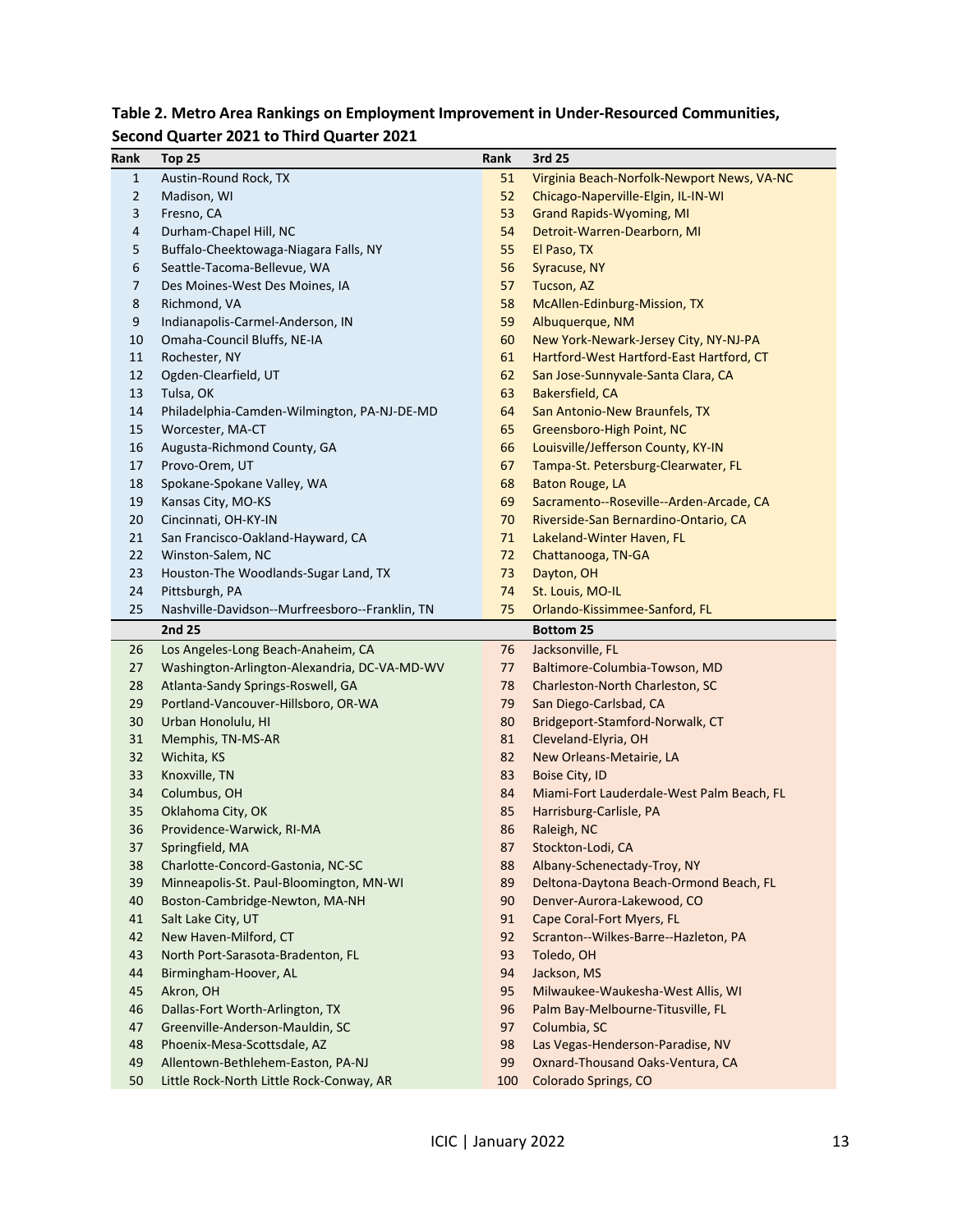| Rank           | Top 25                                       | Rank     | 3rd 25                                                                   |
|----------------|----------------------------------------------|----------|--------------------------------------------------------------------------|
| $\mathbf{1}$   | Portland-Vancouver-Hillsboro, OR-WA          | 51       | Nashville-Davidson--Murfreesboro--Franklin, TN                           |
| $\overline{2}$ | Oklahoma City, OK                            | 52       | Minneapolis-St. Paul-Bloomington, MN-WI                                  |
| 3              | Harrisburg-Carlisle, PA                      | 53       | Salt Lake City, UT                                                       |
| 4              | Tulsa, OK                                    | 54       | Greensboro-High Point, NC                                                |
| 5              | Urban Honolulu, HI                           | 55       | Durham-Chapel Hill, NC                                                   |
| 6              | Seattle-Tacoma-Bellevue, WA                  | 56       | Ogden-Clearfield, UT                                                     |
| 7              | Des Moines-West Des Moines, IA               | 57       | San Diego-Carlsbad, CA                                                   |
| 8              | Austin-Round Rock, TX                        | 58       | Raleigh, NC                                                              |
| 9              | Worcester, MA-CT                             | 59       | Buffalo-Cheektowaga-Niagara Falls, NY                                    |
| 10             | Chicago-Naperville-Elgin, IL-IN-WI           | 60       | New York-Newark-Jersey City, NY-NJ-PA                                    |
| 11             | Indianapolis-Carmel-Anderson, IN             | 61       | Phoenix-Mesa-Scottsdale, AZ                                              |
| 12             | Spokane-Spokane Valley, WA                   | 62       | Richmond, VA                                                             |
| 13             | Boston-Cambridge-Newton, MA-NH               | 63       | San Jose-Sunnyvale-Santa Clara, CA                                       |
| 14             | Oxnard-Thousand Oaks-Ventura, CA             | 64       | Syracuse, NY                                                             |
| 15             | Washington-Arlington-Alexandria, DC-VA-MD-WV | 65       | Palm Bay-Melbourne-Titusville, FL                                        |
| 16             | Wichita, KS                                  | 66       | North Port-Sarasota-Bradenton, FL                                        |
| 17             | Virginia Beach-Norfolk-Newport News, VA-NC   | 67       | Providence-Warwick, RI-MA                                                |
| 18             | Atlanta-Sandy Springs-Roswell, GA            | 68       | Orlando-Kissimmee-Sanford, FL                                            |
| 19             | Houston-The Woodlands-Sugar Land, TX         | 69       | Riverside-San Bernardino-Ontario, CA                                     |
| 20             | Detroit-Warren-Dearborn, MI                  | 70       |                                                                          |
| 21             | St. Louis, MO-IL                             | 71       | Scranton--Wilkes-Barre--Hazleton, PA                                     |
| 22             |                                              | 72       | Stockton-Lodi, CA                                                        |
| 23             | Boise City, ID                               | 73       | Charlotte-Concord-Gastonia, NC-SC<br>Tampa-St. Petersburg-Clearwater, FL |
|                | Las Vegas-Henderson-Paradise, NV             |          |                                                                          |
| 24             | Pittsburgh, PA                               | 74       | Augusta-Richmond County, GA                                              |
| 25             | Albuquerque, NM<br>2nd 25                    | 75       | Miami-Fort Lauderdale-West Palm Beach, FL                                |
|                |                                              | 76       | <b>Bottom 25</b>                                                         |
| 26<br>27       | Winston-Salem, NC                            | 77       | Madison, WI                                                              |
| 28             | Chattanooga, TN-GA                           |          | Milwaukee-Waukesha-West Allis, WI                                        |
| 29             | Provo-Orem, UT                               | 78<br>79 | Sacramento--Roseville--Arden-Arcade, CA                                  |
|                | San Antonio-New Braunfels, TX                |          | New Orleans-Metairie, LA                                                 |
| 30             | Springfield, MA                              | 80       | Louisville/Jefferson County, KY-IN                                       |
| 31             | Colorado Springs, CO                         | 81       | Albany-Schenectady-Troy, NY                                              |
| 32             | Philadelphia-Camden-Wilmington, PA-NJ-DE-MD  | 82       | Deltona-Daytona Beach-Ormond Beach, FL                                   |
| 33             | Omaha-Council Bluffs, NE-IA                  | 83       | Bakersfield, CA                                                          |
| 34             | New Haven-Milford, CT                        | 84       | Baton Rouge, LA                                                          |
| 35             | Kansas City, MO-KS                           | 85       | Cincinnati, OH-KY-IN                                                     |
| 36             | Knoxville, TN                                | 86       | Toledo, OH                                                               |
| 37             | Hartford-West Hartford-East Hartford, CT     | 87       | Dayton, OH                                                               |
| 38             | Bridgeport-Stamford-Norwalk, CT              | 88       | Lakeland-Winter Haven, FL                                                |
| 39             | Denver-Aurora-Lakewood, CO                   | 89       | Akron, OH                                                                |
| 40             | El Paso, TX                                  | 90       | Memphis, TN-MS-AR                                                        |
| 41             | Birmingham-Hoover, AL                        | 91       | Cape Coral-Fort Myers, FL                                                |
| 42             | Baltimore-Columbia-Towson, MD                | 92       | Columbus, OH                                                             |
| 43             | Dallas-Fort Worth-Arlington, TX              | 93       | Greenville-Anderson-Mauldin, SC                                          |
| 44             | Tucson, AZ                                   | 94       | Cleveland-Elyria, OH                                                     |
| 45             | Los Angeles-Long Beach-Anaheim, CA           | 95       | Jacksonville, FL                                                         |
| 46             | San Francisco-Oakland-Hayward, CA            | 96       | <b>Grand Rapids-Wyoming, MI</b>                                          |
| 47             | McAllen-Edinburg-Mission, TX                 | 97       | Little Rock-North Little Rock-Conway, AR                                 |
| 48             | Fresno, CA                                   | 98       | Charleston-North Charleston, SC                                          |
| 49             | Allentown-Bethlehem-Easton, PA-NJ            | 99       | Columbia, SC                                                             |
| 50             | Rochester, NY                                | 100      | Jackson, MS                                                              |

# **Table 3. Metro Area Rankings on Employment Improvement for Small Businesses with 1-4 Employees, Second Quarter 2021 to Third Quarter 2021**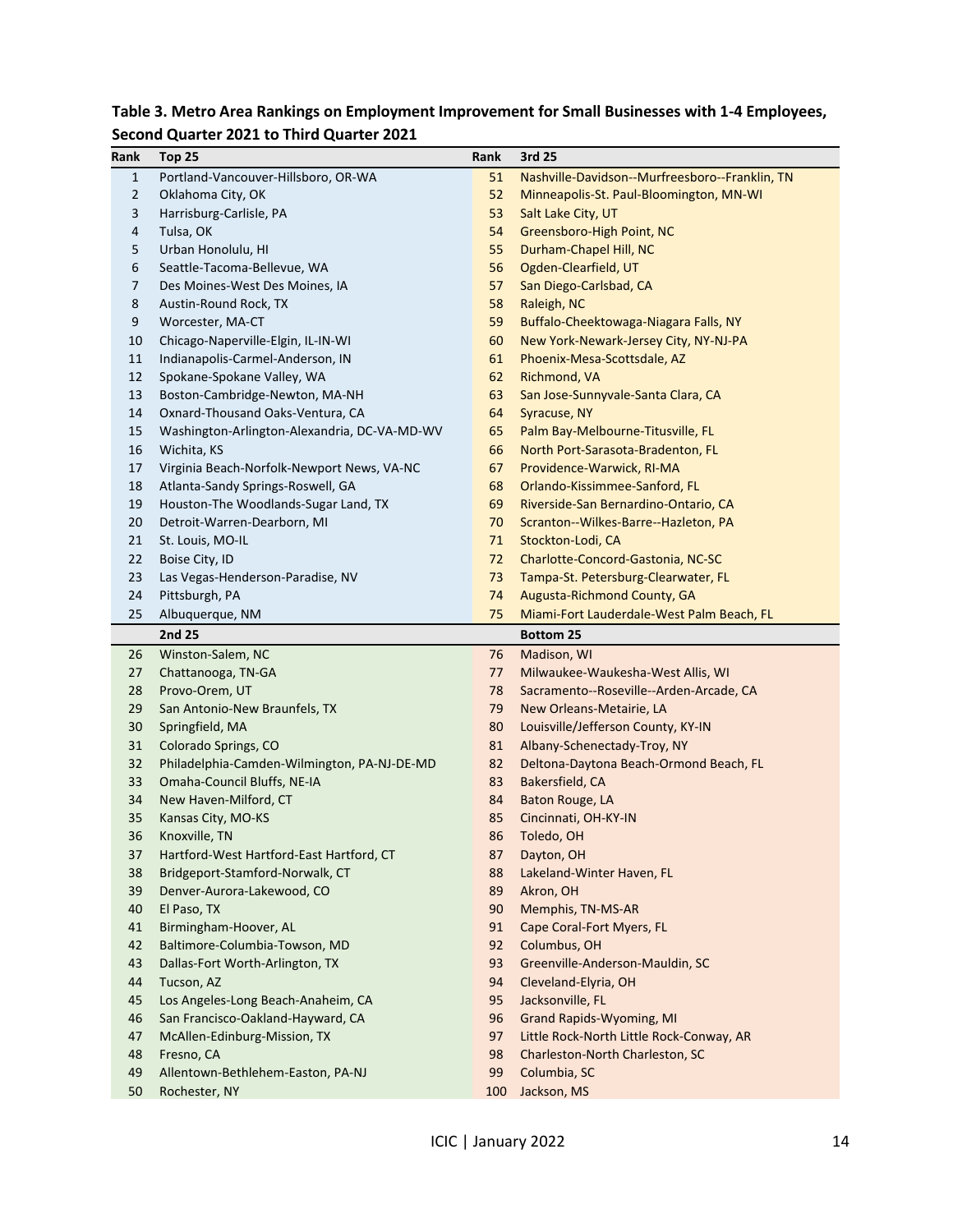# **Table 4. Metro Area Rankings on Employment Improvement in Black-Owned Businesses, Second**

# **Quarter 2021 to Third Quarter 2021**

| Rank     | Top 25                                                 | Rank      | 3rd 25                                           |
|----------|--------------------------------------------------------|-----------|--------------------------------------------------|
| 1        | Colorado Springs, CO                                   | 51        | Deltona-Daytona Beach-Ormond Beach, FL           |
| 2        | Rochester, NY                                          | 52        | Lakeland-Winter Haven, FL                        |
| 3        | Philadelphia-Camden-Wilmington, PA-NJ-DE-MD            | 53        | San Jose-Sunnyvale-Santa Clara, CA               |
| 4        | Madison, WI                                            | 54        | McAllen-Edinburg-Mission, TX                     |
| 5        | Durham-Chapel Hill, NC                                 | 55        | Little Rock-North Little Rock-Conway, AR         |
| 6        | Palm Bay-Melbourne-Titusville, FL                      | 56        | Phoenix-Mesa-Scottsdale, AZ                      |
| 7        | Louisville/Jefferson County, KY-IN                     | 57        | Akron, OH                                        |
| 8        | Birmingham-Hoover, AL                                  | 58        | Nashville-Davidson--Murfreesboro--Franklin, TN   |
| 9        | Buffalo-Cheektowaga-Niagara Falls, NY                  | 59        | Indianapolis-Carmel-Anderson, IN                 |
| 10       | Tampa-St. Petersburg-Clearwater, FL                    | 60        | San Diego-Carlsbad, CA                           |
| 11       | Orlando-Kissimmee-Sanford, FL                          | 61        | Detroit-Warren-Dearborn, MI                      |
| 12       | Baltimore-Columbia-Towson, MD                          | 62        | Stockton-Lodi, CA                                |
| 13       | Charlotte-Concord-Gastonia, NC-SC                      | 63        | Virginia Beach-Norfolk-Newport News, VA-NC       |
| 14       | Denver-Aurora-Lakewood, CO                             | 64        | Albany-Schenectady-Troy, NY                      |
| 15       | Oklahoma City, OK                                      | 65        | St. Louis, MO-IL                                 |
| 16       | Columbia, SC                                           | 66        | Chicago-Naperville-Elgin, IL-IN-WI               |
| 17       | Minneapolis-St. Paul-Bloomington, MN-WI                | 67        | New York-Newark-Jersey City, NY-NJ-PA            |
| 18       | Miami-Fort Lauderdale-West Palm Beach, FL              | 68        | Charleston-North Charleston, SC                  |
| 19       | Raleigh, NC                                            | 69        | Harrisburg-Carlisle, PA                          |
| 20       | Washington-Arlington-Alexandria, DC-VA-MD-WV           | 70        | Dayton, OH                                       |
| 21       | Riverside-San Bernardino-Ontario, CA                   | 71        | <b>Worcester, MA-CT</b>                          |
| 22       | Allentown-Bethlehem-Easton, PA-NJ                      | 72        | New Haven-Milford, CT                            |
| 23       | Greenville-Anderson-Mauldin, SC                        | 73        | <b>Omaha-Council Bluffs, NE-IA</b>               |
| 24       | Seattle-Tacoma-Bellevue, WA                            | 74        | Tulsa, OK                                        |
| 25       | San Antonio-New Braunfels, TX                          | 75        | Salt Lake City, UT                               |
|          | 2nd 25                                                 |           | <b>Bottom 25</b>                                 |
| 26       | Columbus, OH                                           | 76        | Pittsburgh, PA                                   |
| 27       | Greensboro-High Point, NC                              | 77        | Oxnard-Thousand Oaks-Ventura, CA                 |
| 28       | Dallas-Fort Worth-Arlington, TX                        | 78        | Knoxville, TN                                    |
| 29       | Portland-Vancouver-Hillsboro, OR-WA                    | 79        | Des Moines-West Des Moines, IA                   |
| 30       | Springfield, MA                                        | 80        | Bakersfield, CA                                  |
| 31       | Milwaukee-Waukesha-West Allis, WI                      | 81        | Wichita, KS                                      |
| 32       | Las Vegas-Henderson-Paradise, NV                       | 82        | Boise City, ID                                   |
| 33       | Winston-Salem, NC                                      | 83        | New Orleans-Metairie, LA                         |
| 34       | Sacramento--Roseville--Arden-Arcade, CA                | 84        | Hartford-West Hartford-East Hartford, CT         |
| 35       | Austin-Round Rock, TX                                  | 85        | Kansas City, MO-KS                               |
| 36       |                                                        |           |                                                  |
|          | Baton Rouge, LA                                        | 86        | El Paso, TX                                      |
| 37       | Cincinnati, OH-KY-IN                                   | 87        | Cape Coral-Fort Myers, FL                        |
| 38       | San Francisco-Oakland-Hayward, CA                      | 88        | Scranton--Wilkes-Barre--Hazleton, PA             |
| 39       | Augusta-Richmond County, GA-SC                         | 89        | Toledo, OH                                       |
| 40       | Houston-The Woodlands-Sugar Land, TX                   | 90        | Richmond, VA                                     |
| 41       | Jacksonville, FL                                       | 91        | Albuquerque, NM                                  |
| 42       | Los Angeles-Long Beach-Anaheim, CA                     | 92        | Syracuse, NY                                     |
| 43       | Jackson, MS                                            | 93        | Chattanooga, TN-GA                               |
| 44       | Boston-Cambridge-Newton, MA-NH                         | 94        | Fresno, CA                                       |
| 45       | Tucson, AZ                                             | 95        | Provo-Orem, UT                                   |
| 46       | Atlanta-Sandy Springs-Roswell, GA                      | 96        | Ogden-Clearfield, UT                             |
| 47       | Cleveland-Elyria, OH                                   | 97        | Bridgeport-Stamford-Norwalk, CT                  |
| 48       | Providence-Warwick, RI-MA                              | 98        | <b>Grand Rapids-Wyoming, MI</b>                  |
| 49<br>50 | Memphis, TN-MS-AR<br>North Port-Sarasota-Bradenton, FL | 99<br>100 | Spokane-Spokane Valley, WA<br>Urban Honolulu, HI |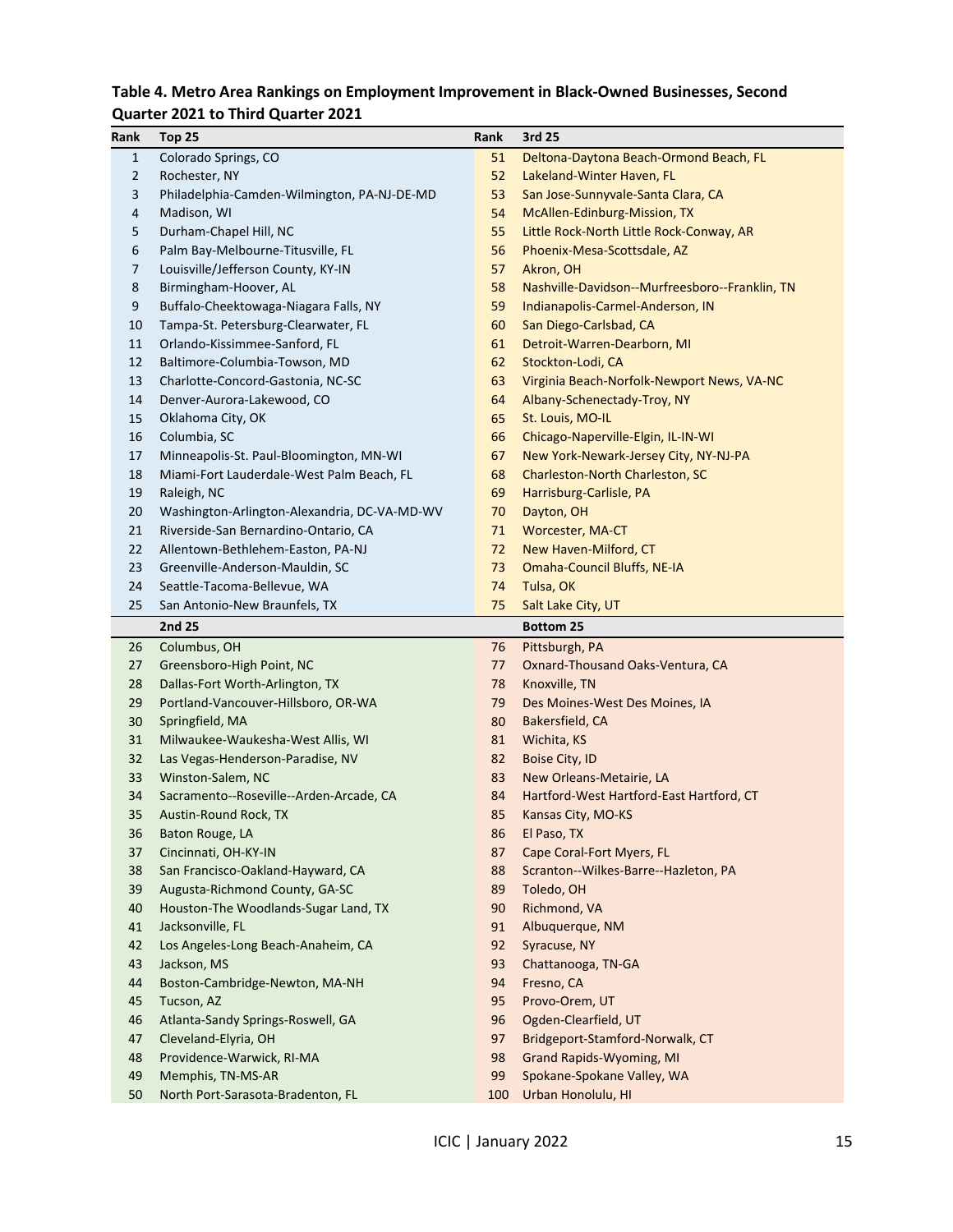| Rank         | Top 25                                         | Rank | 3rd 25                                      |
|--------------|------------------------------------------------|------|---------------------------------------------|
| $\mathbf{1}$ | Dayton, OH                                     | 51   | Houston-The Woodlands-Sugar Land, TX        |
| 2            | Orlando-Kissimmee-Sanford, FL                  | 52   | Memphis, TN-MS-AR                           |
| 3            | Harrisburg-Carlisle, PA                        | 53   | Akron, OH                                   |
| 4            | Little Rock-North Little Rock-Conway, AR       | 54   | Louisville/Jefferson County, KY-IN          |
| 5            | Cape Coral-Fort Myers, FL                      | 55   | <b>Worcester, MA-CT</b>                     |
| 6            | Lakeland-Winter Haven, FL                      | 56   | El Paso, TX                                 |
| 7            | Oklahoma City, OK                              | 57   | Phoenix-Mesa-Scottsdale, AZ                 |
| 8            | Tampa-St. Petersburg-Clearwater, FL            | 58   | San Francisco-Oakland-Hayward, CA           |
| 9            | North Port-Sarasota-Bradenton, FL              | 59   | San Diego-Carlsbad, CA                      |
| 10           | Jacksonville, FL                               | 60   | Knoxville, TN                               |
| 11           | Baltimore-Columbia-Towson, MD                  | 61   | Fresno, CA                                  |
| 12           | Los Angeles-Long Beach-Anaheim, CA             | 62   | New York-Newark-Jersey City, NY-NJ-PA       |
| 13           | Raleigh, NC                                    | 63   | Spokane-Spokane Valley, WA                  |
| 14           | Tulsa, OK                                      | 64   | Chicago-Naperville-Elgin, IL-IN-WI          |
| 15           | Miami-Fort Lauderdale-West Palm Beach, FL      | 65   | Rochester, NY                               |
| 16           | Palm Bay-Melbourne-Titusville, FL              | 66   | Kansas City, MO-KS                          |
| 17           | Deltona-Daytona Beach-Ormond Beach, FL         | 67   | Columbia, SC                                |
| 18           | Charlotte-Concord-Gastonia, NC-SC              | 68   | Cincinnati, OH-KY-IN                        |
| 19           | Richmond, VA                                   | 69   | San Antonio-New Braunfels, TX               |
| 20           | Jackson, MS                                    | 70   | Cleveland-Elyria, OH                        |
| 21           | Durham-Chapel Hill, NC                         | 71   | <b>Boise City, ID</b>                       |
| 22           | Springfield, MA                                | 72   | St. Louis, MO-IL                            |
| 23           | Columbus, OH                                   | 73   | Sacramento--Roseville--Arden-Arcade, CA     |
| 24           | Greensboro-High Point, NC                      | 74   | Hartford-West Hartford-East Hartford, CT    |
| 25           | Bakersfield, CA                                | 75   | Pittsburgh, PA                              |
|              | 2nd 25                                         |      | <b>Bottom 25</b>                            |
| 26           | Austin-Round Rock, TX                          | 76   | Provo-Orem, UT                              |
| 27           | Omaha-Council Bluffs, NE-IA                    | 77   | Colorado Springs, CO                        |
| 28           | Charleston-North Charleston, SC                | 78   | Philadelphia-Camden-Wilmington, PA-NJ-DE-MD |
| 29           | Winston-Salem, NC                              | 79   | Toledo, OH                                  |
| 30           | Seattle-Tacoma-Bellevue, WA                    | 80   | Virginia Beach-Norfolk-Newport News, VA-NC  |
| 31           | McAllen-Edinburg-Mission, TX                   | 81   | Indianapolis-Carmel-Anderson, IN            |
| 32           | Washington-Arlington-Alexandria, DC-VA-MD-WV   | 82   | San Jose-Sunnyvale-Santa Clara, CA          |
| 33           | Oxnard-Thousand Oaks-Ventura, CA               | 83   | Augusta-Richmond County, GA-SC              |
| 34           | Las Vegas-Henderson-Paradise, NV               | 84   | Bridgeport-Stamford-Norwalk, CT             |
| 35           | Portland-Vancouver-Hillsboro, OR-WA            | 85   | Salt Lake City, UT                          |
| 36           | Chattanooga, TN-GA                             | 86   | New Orleans-Metairie, LA                    |
| 37           | Dallas-Fort Worth-Arlington, TX                | 87   | Minneapolis-St. Paul-Bloomington, MN-WI     |
| 38           | Allentown-Bethlehem-Easton, PA-NJ              | 88   | Albuquerque, NM                             |
| 39           | Nashville-Davidson--Murfreesboro--Franklin, TN | 89   | Tucson, AZ                                  |
| 40           | Detroit-Warren-Dearborn, MI                    | 90   | Milwaukee-Waukesha-West Allis, WI           |
| 41           | Madison, WI                                    | 91   | Wichita, KS                                 |
| 42           | Riverside-San Bernardino-Ontario, CA           | 92   | Scranton--Wilkes-Barre--Hazleton, PA        |
| 43           | Providence-Warwick, RI-MA                      | 93   | Albany-Schenectady-Troy, NY                 |
| 44           | Greenville-Anderson-Mauldin, SC                | 94   | New Haven-Milford, CT                       |
| 45           | Denver-Aurora-Lakewood, CO                     | 95   | Baton Rouge, LA                             |
| 46           | Boston-Cambridge-Newton, MA-NH                 | 96   | Buffalo-Cheektowaga-Niagara Falls, NY       |
| 47           | Atlanta-Sandy Springs-Roswell, GA              | 97   | Syracuse, NY                                |
| 48           | Stockton-Lodi, CA                              | 98   | Des Moines-West Des Moines, IA              |
| 49           | Birmingham-Hoover, AL                          | 99   | Ogden-Clearfield, UT                        |
| 50           | Urban Honolulu, HI                             | 100  | <b>Grand Rapids-Wyoming, MI</b>             |

# **Table 5. Metro Area Rankings on Employment Improvement in Hispanic- or Latino-Owned Businesses, Second Quarter 2021 to Third Quarter 2021**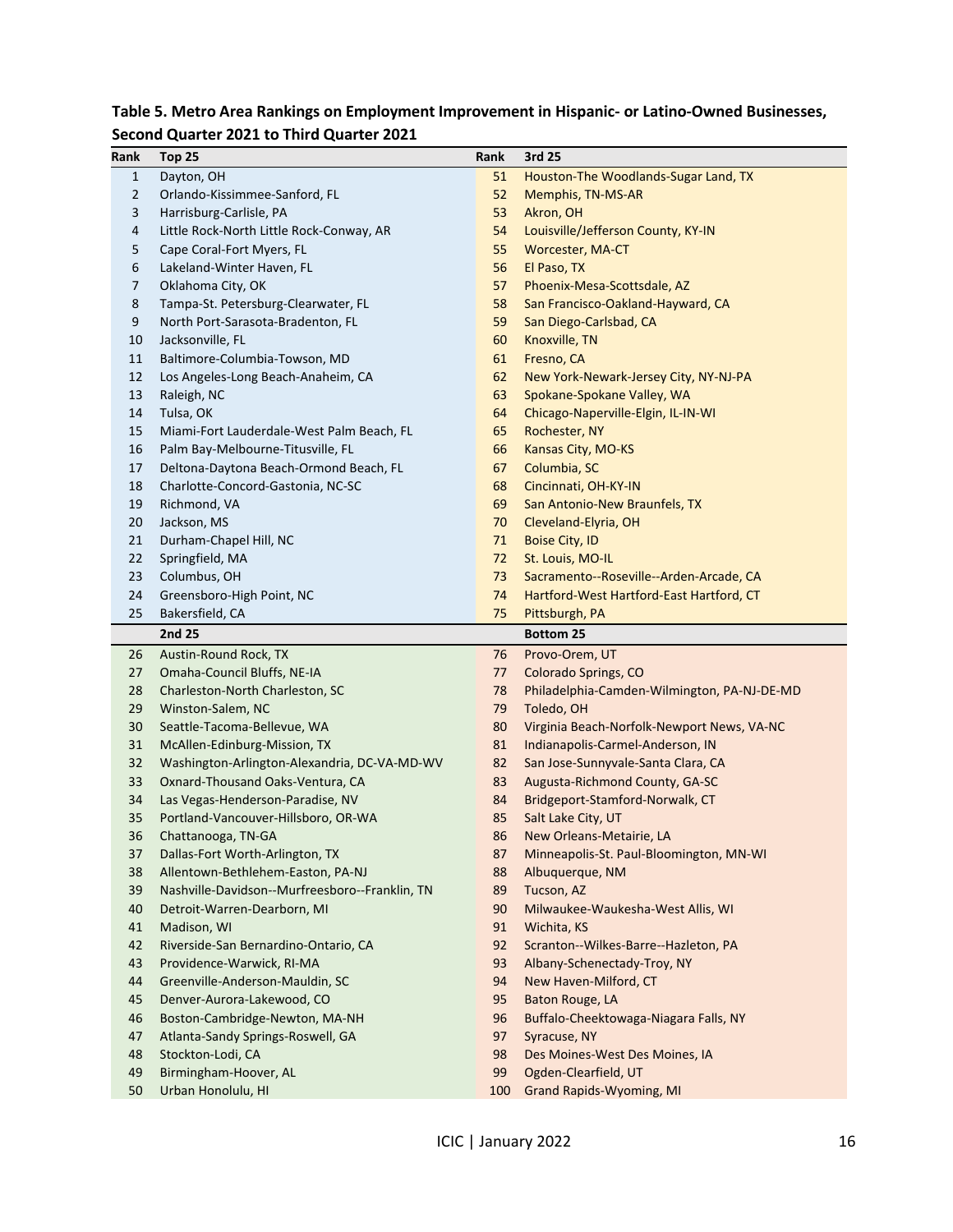#### **Metro Focus: Austin**

For each quarter in this report series, one of the top 100 Metros is selected for a deeper evaluation using data available from our data [dashboard](http://youreconomy.org/topmetrorecoverytracker)*.* This is not intended to be an exhaustive analysis of a metro area but merely an example of some of the key results that can be found using data from the [dashboard.](http://youreconomy.org/topmetrorecoverytracker)

From the second to the third quarter of 2021, the Austin-Round Rock, TX, metropolitan area ("Austin") enjoyed a strong employment recovery along a number of important dimensions. It was ranked third in total metro employment improvement (with a job growth rate of 2.3 percent), first in under-resourced community improvement, eighth in improvement for businesses with one to four employees, and in the second highest group of 25 for employment improvements for both Black- and Hispanic/Latino- owned business.

From the beginning of the pandemic through the end of 2020, Austin's total employment losses mirrored the average for all top 100 metros. But over the first three quarters of 2021, these paths have significantly diverged, with Austin recovering to 95% of its pre-crisis employment level in the third quarter of 2021, up from a low of 91 percent at the start of 2021. In contrast, the top 100 metro areas as a whole recovered to 92 percent of their its pre-crisis employment level in the third quarter of last year, up from a low of 90 percent at the beginning of last year.



**Figure 6. Employment in Austin Compared with Top 100 Metros**

Percent of employment in the second quarter of 2020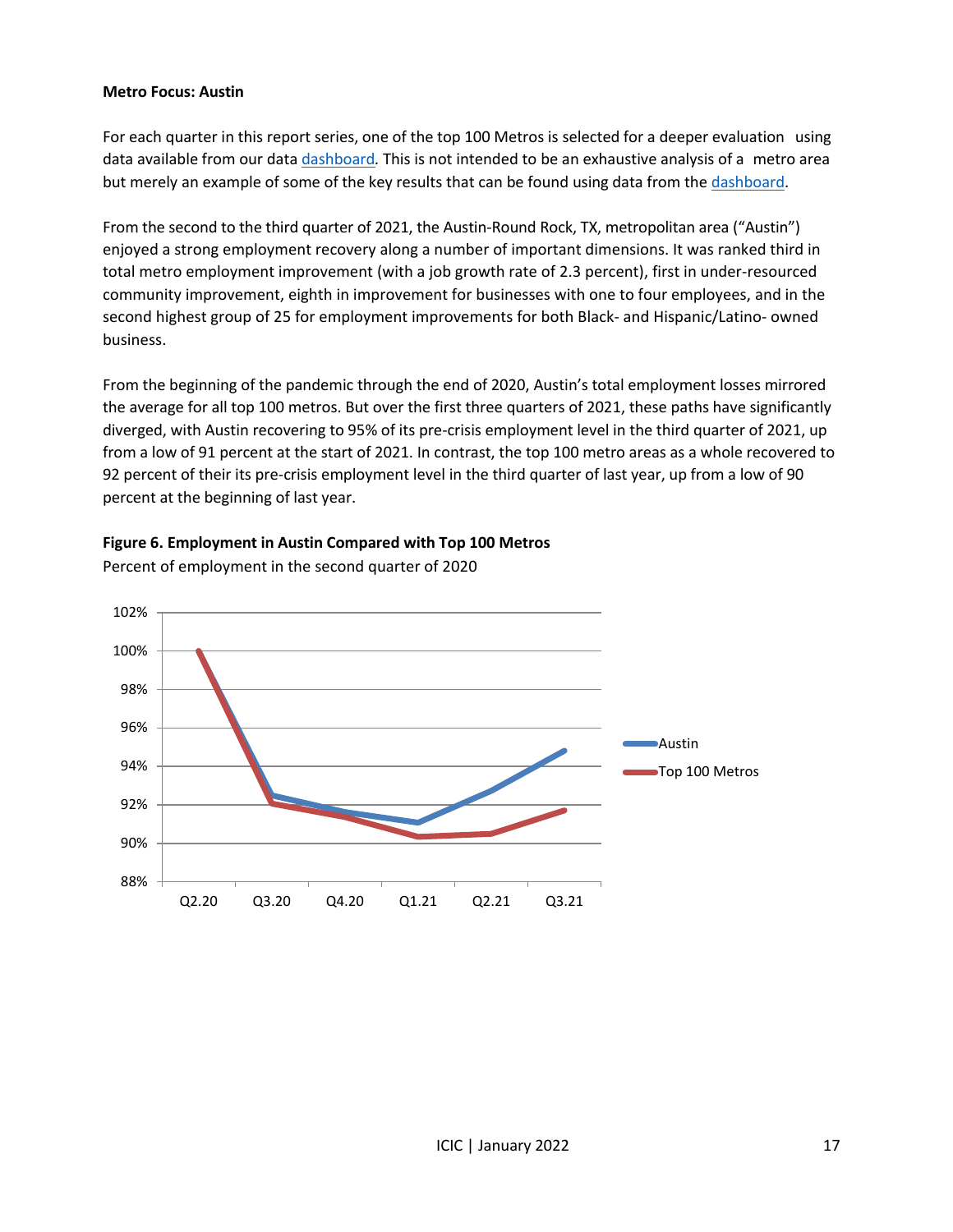From the second quarter of 2020 through the second quarter of 2021, other parts of Austin's metro area fared better in terms of employment loss and stabilization than its under-resourced communities. Yet, from the second quarter to the third quarter of last year quarter, the employment level in its URC skyrocketed (from 92 percent of pre-crisis level to 106 percent—a 15 percent increase in the number of jobs in the URC), far exceeding the level of its OMA and higher than before the crisis. This rate of job growth in Austin's URC was the highest among URCs in the top 100 metro areas.

# **Figure 7. Austin's Employment in its Under-Resourced Communities (URC) Compared with Other Parts of the Metro Area (OMA)**



Percent of employment in the second quarter of 2020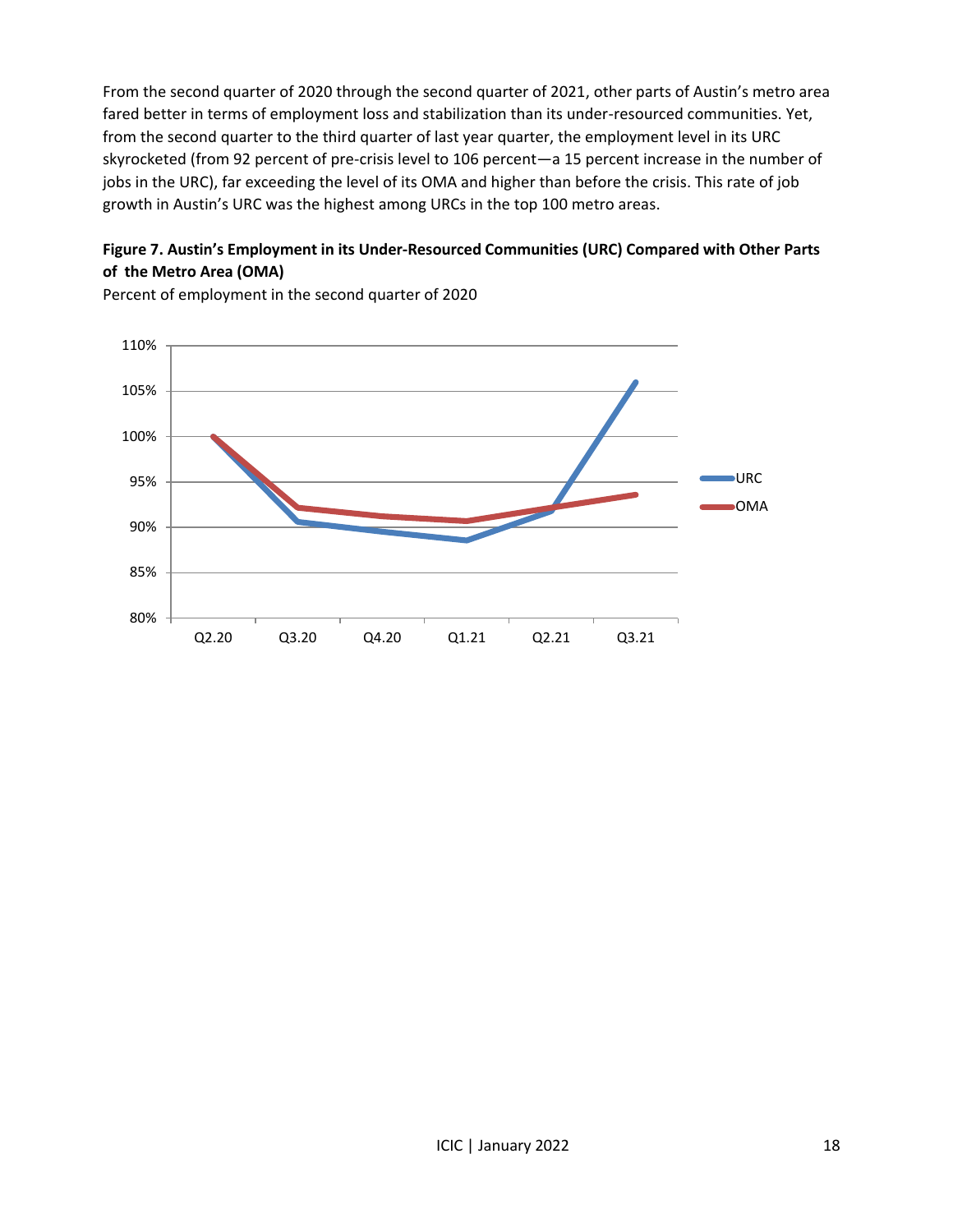The increases in Austin's URC employment in the second and third quarters of 2021 were primarily attributable to large plant openings or expansions in the information and manufacturing industries. In the third quarter, information and manufacturing employment in the entire Austin metro area were each 10 percent higher than their pre-crisis levels. Other major industries also grew in the third quarter, although their growth was more modest.



**Figure 8. Employment in Selected Industries in Austin** Percent of employment in the second quarter of 2020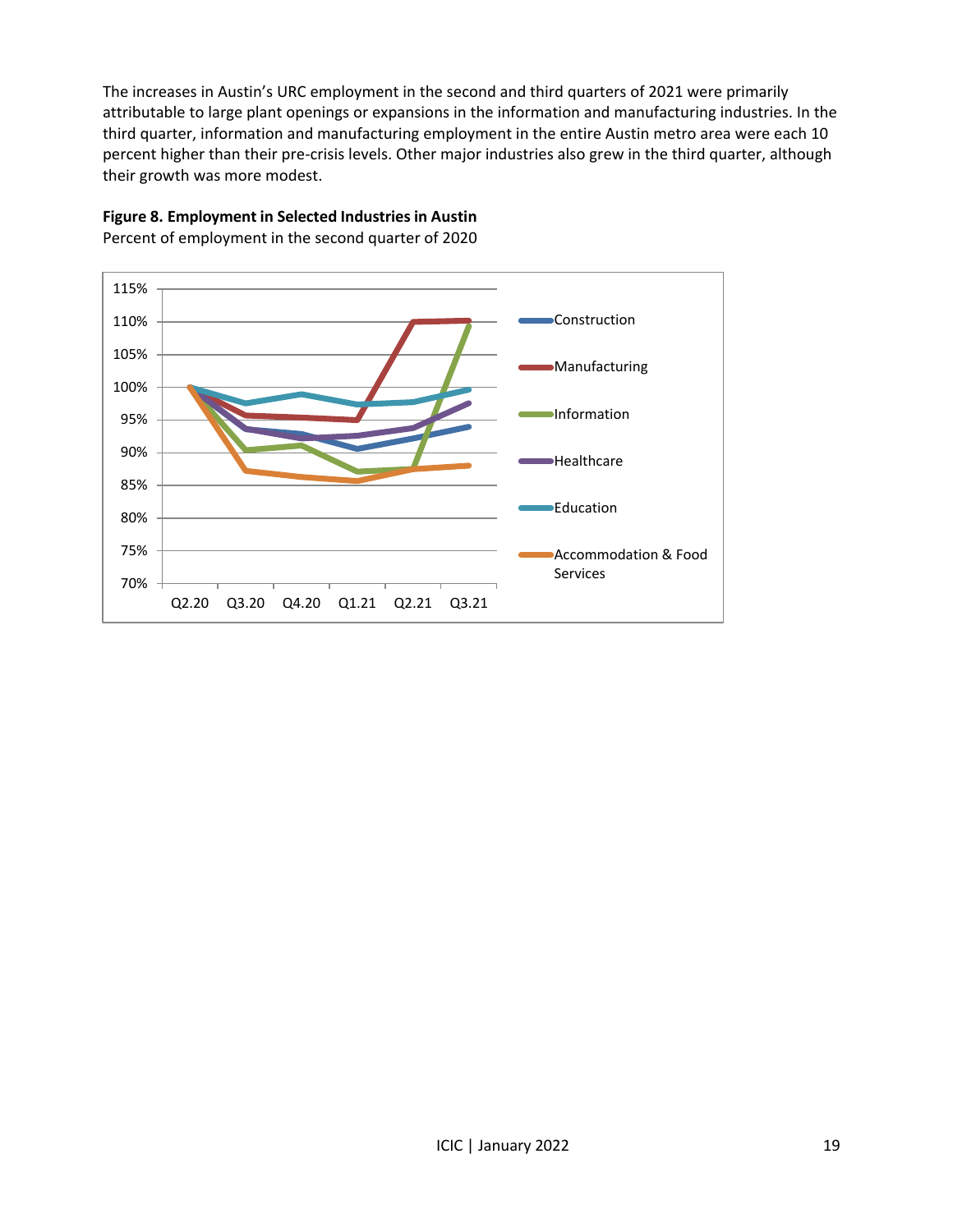Austin's new investment projects continued to support the growth of larger businesses of 100 employees or more, raising their total employment in the third quarter of 2021 to 103 percent of its level at the start of the pandemic. Meanwhile, the smallest businesses in Austin (those with one to four employees) added total employment between the second and third quarters of last year but still remained close to their pandemic-era lows (82 percent of pre-crisis employment).

# **Figure 10. Employment in the Smallest Businesses (1-4 employees) and Largest Businesses (100+ employees) in Austin**



Percent of employment in the second quarter of 2020